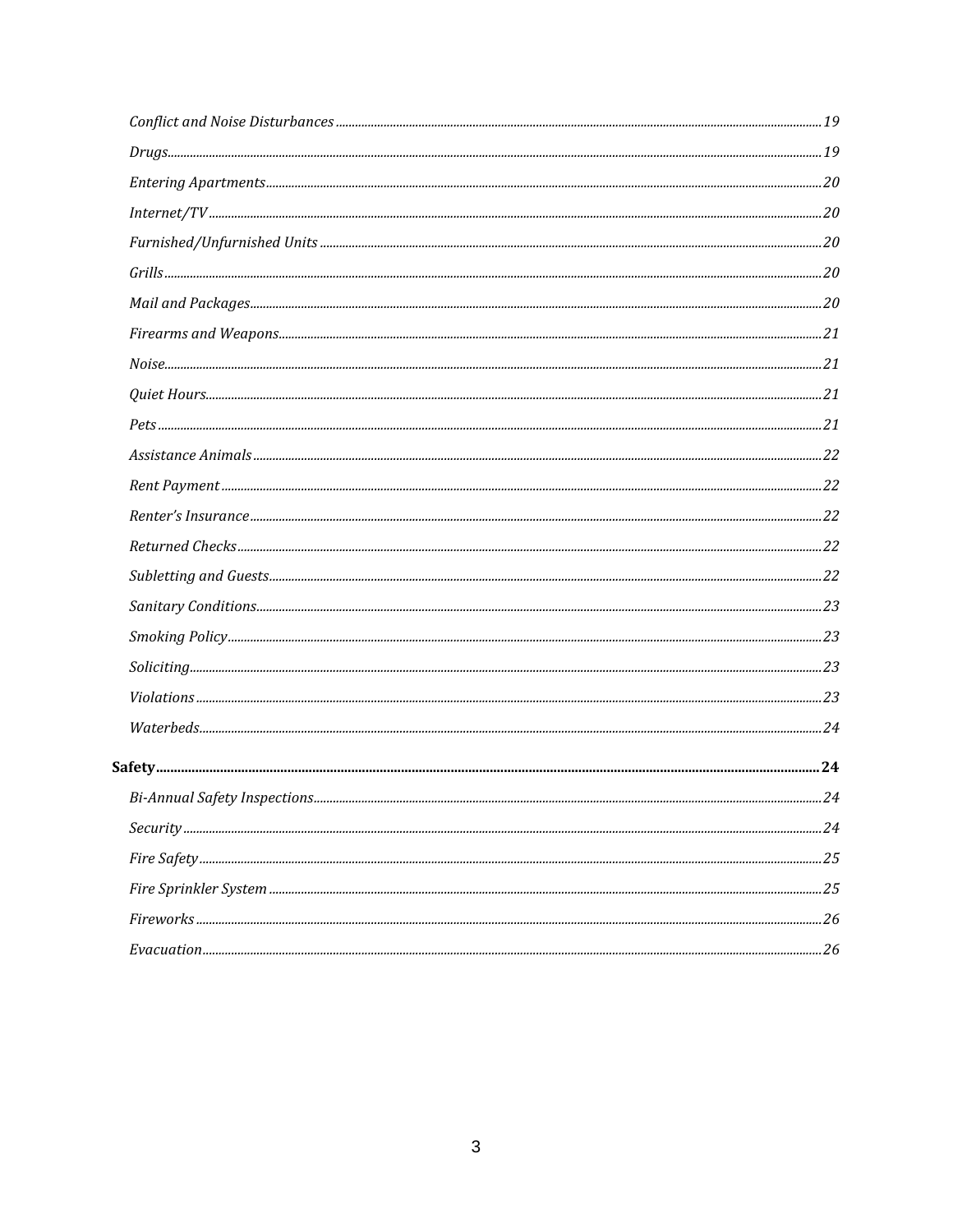#### <span id="page-3-0"></span>**Amenities**

#### <span id="page-3-1"></span>**Buff OneCard**

All graduate and family housing residents are eligible for a Buff OneCard. Students can get both their card and RTD pass at the Campus Card Office in the Center for Community, room N180. The cost is included in the student fees. Non-student residents may get their card at the Campus Card Office for a fee.

#### <span id="page-3-2"></span>**Equipment**

Dollies/hand carts are available for residents to check out from the Graduate & Family Housing Office. There is a 24-hour time limit when checking out equipment so that others may use it. Charges may incur if equipment is returned with damage or late.

#### <span id="page-3-3"></span>**Gardens**

Graduate & Family Housing has three garden areas. Gardens will be awarded through a lottery process each year. A nonrefundable fee will be collected when a plot is assigned to help maintain the gardens. Please do not grow vegetables next to your apartment—only flowers can be planted in the patio area to avoid pest problems. Garden plots are for Graduate & Family Housing residents only.

#### <span id="page-3-4"></span>**Picnic Areas**

Some of the courts in Graduate & Family Housing have picnic areas located nearby for resident use. Use common sense and courtesy when using these facilities. Grills are not permitted on the grounds of Graduate & Family Housing.

#### <span id="page-3-5"></span>**Playgrounds**

All Graduate & Family Housing communities have play areas for children. Parents are responsible for the safety and supervision of their children. Please report any playground hazards to the Graduate & Family Housing Office.

#### <span id="page-3-6"></span>**Contact**

Graduate & Family Housing Office 1350 20th St. Boulder, CO 80302 303-492-6384 graduatefamilyhousing@colorado.edu

#### <span id="page-3-7"></span>**Eligibility**

In order to maintain eligibility for Graduate & Family Housing, only those on your current lease should be living in your apartment. You must inform the Graduate & Family Housing Office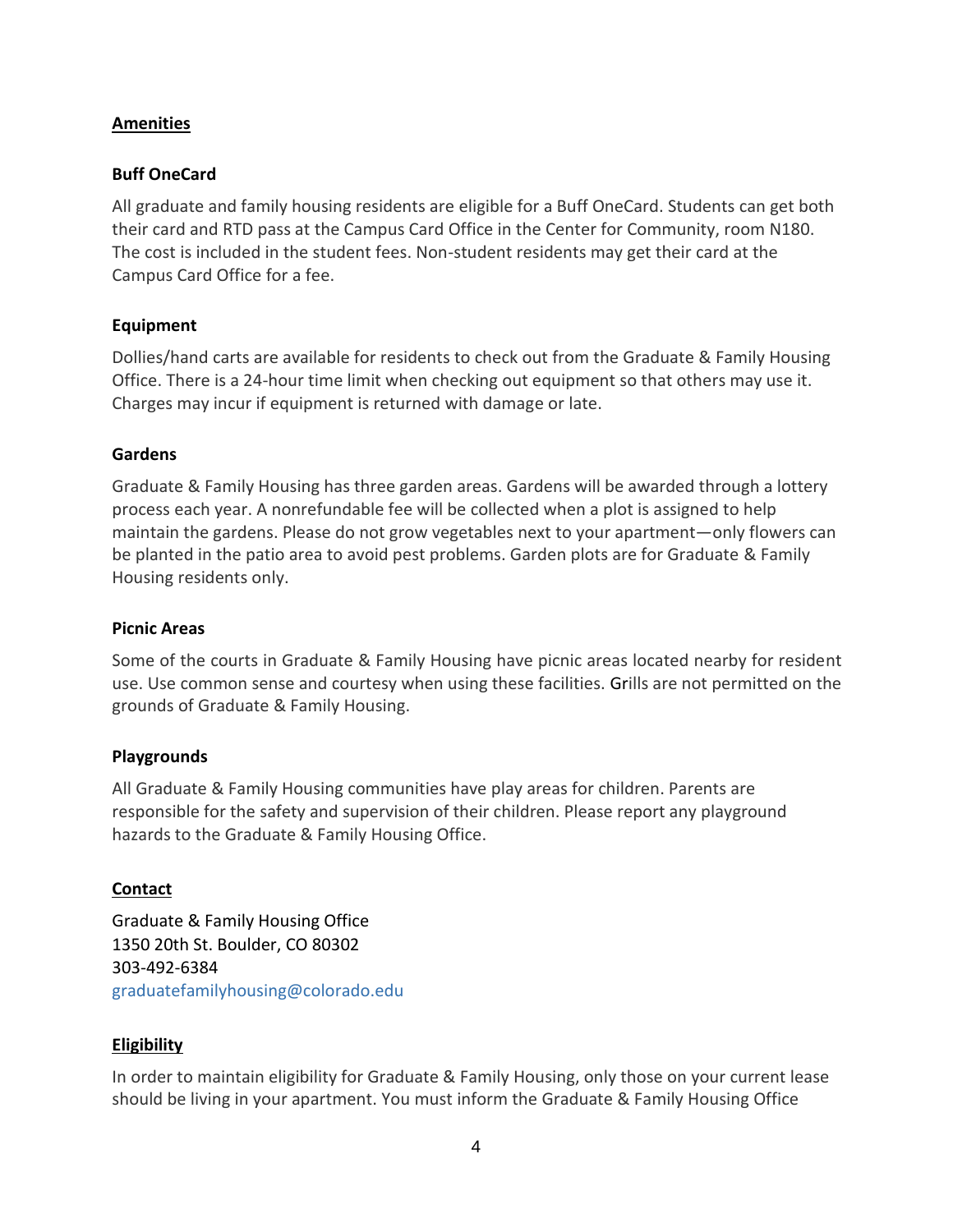immediately of any changes in your family status or living arrangements. We require proof of custody, birth certificates/photo IDs, or adoption papers for those living with you. The university reserves the right to request these documents from a resident. Failure to produce such proof may lead to termination of your lease.

You are eligible to continue living in your apartment as long as you:

- Enroll full time in main campus courses and make satisfactory progress towards a degree. You must move out of your apartment when you graduate. Please remember to give 30 days notice before your vacate date. *\*See Graduation section for dates*
- Utilize the Leave of Absence Program for no more than one semester, and enroll as a full- time student the following semester.
- Maintain full-time status as a faculty, staff, post-doctorate or visiting scholar. Faculty and staff residents may only live in Graduate & Family Housing for a maximum of two years. Post-docs may only live in Graduate & Family Housing for a maximum of three years.
- Undergraduate student eligibility requirements:
	- o Undergraduate students who have family members living with them are eligible to apply for Graduate & Family Housing apartments.
	- o Undergraduate students over the age of 24 are eligible to apply for Graduate & Family Housing apartments.
	- o All undergraduate residents must be enrolled in full time study to have and maintain eligibility.
- Consistently pay rent on time (keep your account balance at zero).
- Remain in compliance with the terms of the lease, Graduate & Family Housing Resident Handbook, the code of conduct outlined in the "[Student Rights & Responsibilities](http://www.colorado.edu/uggs/sites/default/files/attached-files/Graduate%20Student%20Bill%20of%20Rights%20and%20Responsibilities.pdf)" and other applicable university policies.
- Reside in your apartment full time. If you will be gone for over a week, please notify your Apartment Assistant and the Graduate & Family Housing Office.

Continuing Education, study abroad, etc., courses will count toward the full-time requirement as long as:

- 1. You are enrolled in a degree-seeking program and;
- 2. Your academic department will supply documentation stating that the courses you are taking will fulfill requirements for your degree.

All non-related occupants in the apartment must have full time affiliation with the University. Proof of eligibility will be required before they will be allowed to be added to the lease. They will also be required to sign an occupant addendum.

Failure to comply with these Eligibility requirements may result in termination of your lease.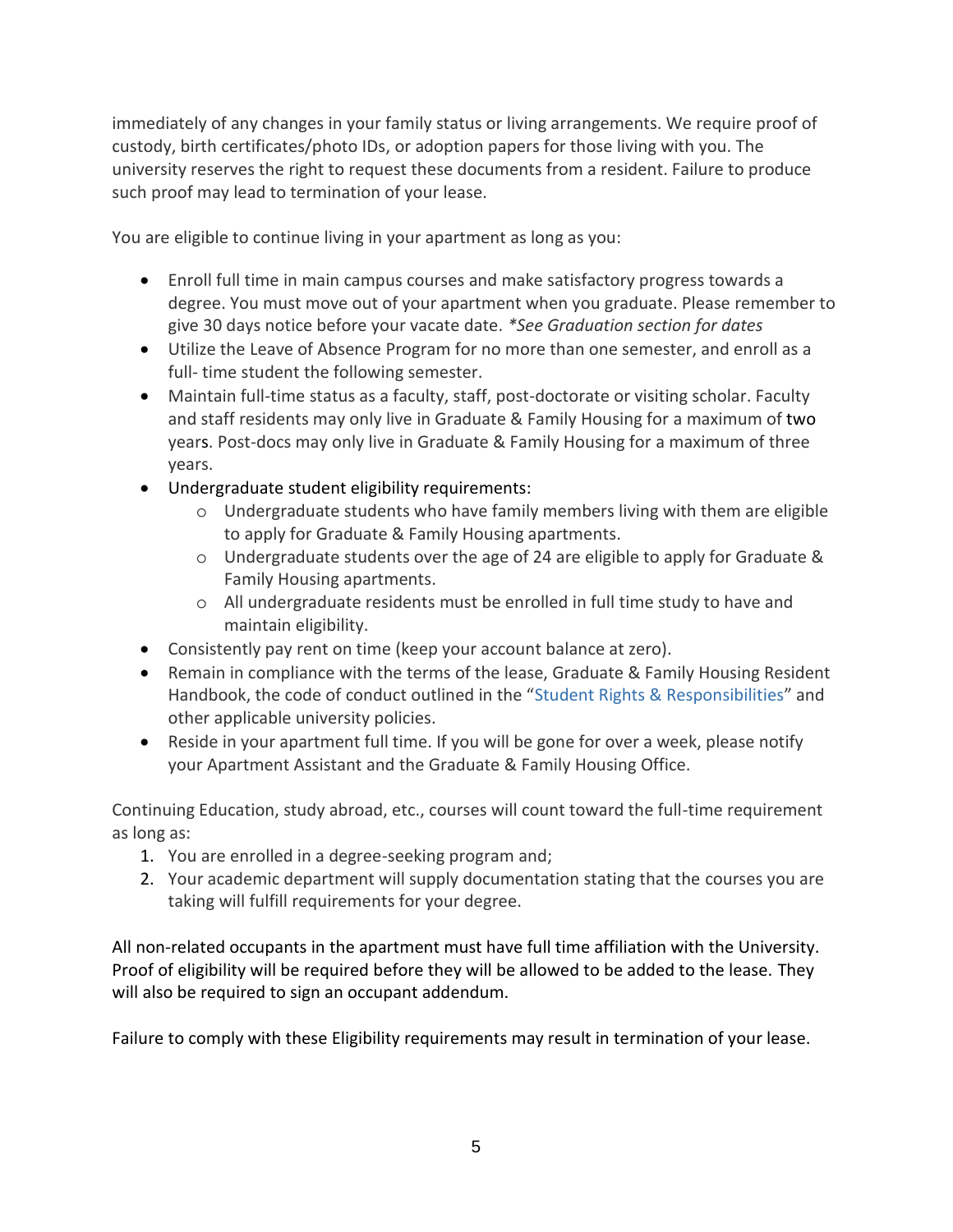# <span id="page-5-0"></span>**Loss of Eligibility**

Any resident who loses eligibility to reside in Graduate & Family Housing must still submit their Intent to Vacate paperwork 30 days prior to their departure. Residents who lose eligibility are required to vacate their apartment within 14 days of their status change. Residents who lose eligibility for the following reasons are exempt from any penalties outlined in their lease:

- Graduation
- Withdrawal from the University in accordance with university policy
- Loss of employment at the University, voluntary or otherwise
- Purchase of a home with documentation provided to the Graduate & Family Housing **Office**
- Approval of a petition of hardship
- End of two-year faculty/staff residency limit

The Graduate and Family Housing Office reserves the right to reduce the 14 day departure policy in consultation with the Office of Student Conduct and Conflict Resolution, Human Resources, the University of Colorado Police, and other campus departments that have a stake in the resident's departure.

#### <span id="page-5-1"></span>**Leave of Absence Program**

The University of Colorado has a [Leave of Absence Program](mailto:https://www.colorado.edu/registrar/students/withdraw/leave-of-absence) that provides an opportunity for you to leave the university for a semester without losing your place in your current college/school. You must be in good academic standing and have the dean's approval. Reenrollment in the university is guaranteed when you return. For Graduate & Family Housing purposes, you may go on the Leave of Absence Program for one semester only during your time at CU and still maintain eligibility. For more specifics, contact the Office of the Registrar at 303- 492-6970.

#### <span id="page-5-2"></span>**Lease Renewal**

Leases are renewed yearly. Look for information about lease renewal in the newsletter and via email. Make sure you sign a new lease every year. The university reserves the right to request proof of enrollment from any resident. Failure to produce such a document may lead to termination of your lease.

*\*Failure to renew your lease is not a substitute for completion of the 30 day notice paperwork that you are required to fill out when you want to move out.*

# <span id="page-5-3"></span>**Graduation**

All student residents must be full-time, degree-seeking, students in order to qualify to live in Graduate & Family Housing. If you are graduating, you must fill out an Intent to Vacate form 30 days before you move out. Be aware that graduates must vacate within 14 days of graduating,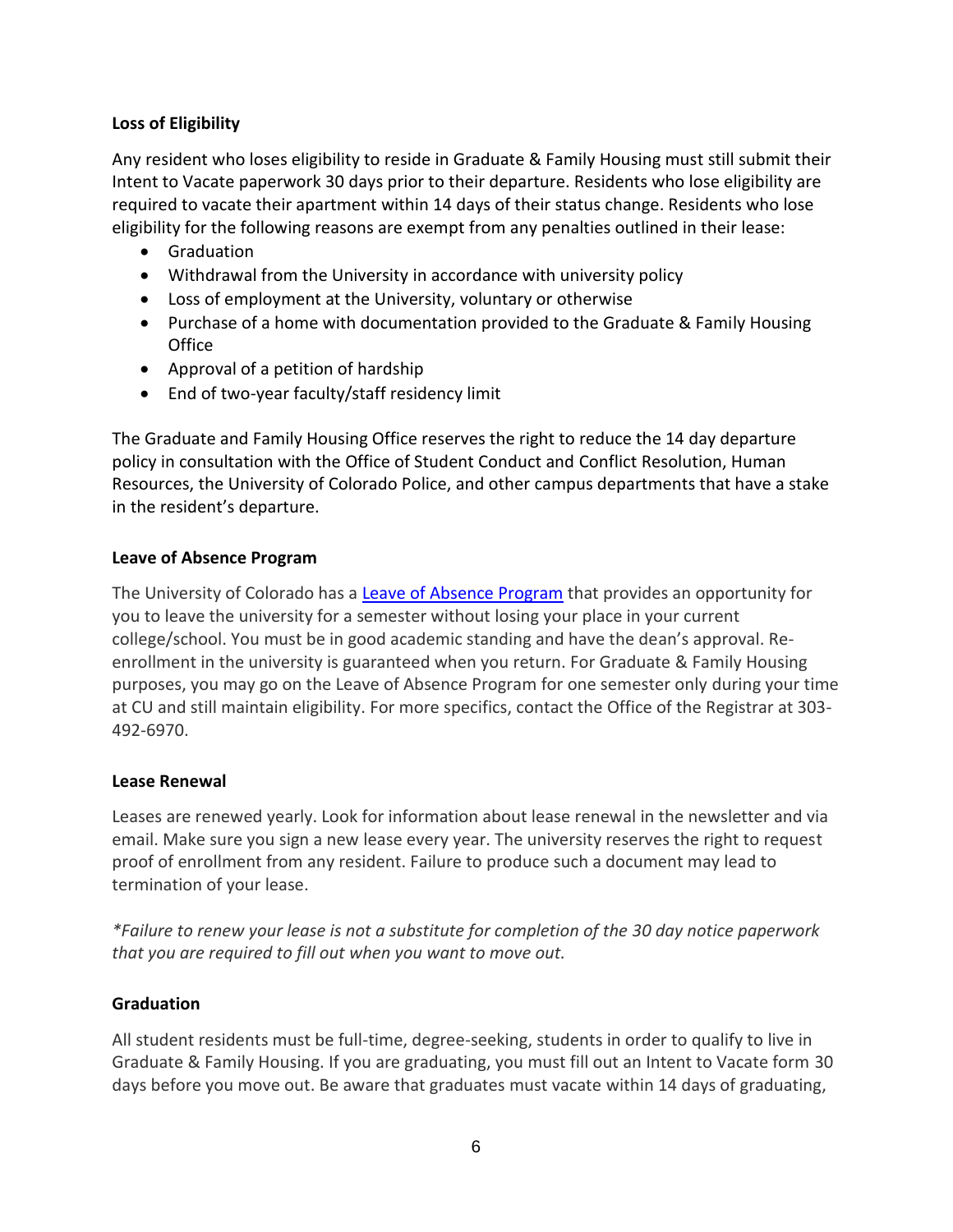and therefore must fill out the Intent to Vacate form 30 days prior to that date. Failure to do this will result in charges.

# <span id="page-6-0"></span>**Occupancy Regulations**

There is a limit to the number of people allowed to live in a particular apartment. If you and the other occupants exceed the maximum occupancy listed below, your housing assignment must be changed or terminated. Due to the limited size of our apartments, the following occupancy restrictions apply:

| <b>Apartment Size</b> | Maximum     |
|-----------------------|-------------|
| Studio                | 1 Occupant  |
| 1 Bedroom             | 2 Occupants |
| 2 Bedroom             | 4 Occupants |
| 3 Bedroom             | 6 Occupants |

In order to remain within the maximum occupancy for your apartment, please inform the Graduate & Family Housing Office and your Apartment Assistant of the names and dates any guests will be visiting. You are responsible for your guests at all times.

# <span id="page-6-1"></span>**Lease Termination**

The most common reasons for the university to terminate a Graduate & Family Housing lease with a resident are:

- 1. Failure to pay rent charges on time
- 2. Change in eligibility, family or student status (e.g., residence is over capacity or student is otherwise ineligible for current apartment assignment)
- 3. Violation of the lease

# <span id="page-6-2"></span>**Request to Transfer Apartments**

Requests to transfer apartments may be granted on an availability basis. Transfer applications can be obtained by contacting the Graduate & Family Housing Office. Transfers are only permitted between October 1 and March 31. There is a mandatory \$250 transfer fee, which covers the cost of cleaning and preparing the vacated apartment and the cost of temporarily occupying two apartments. Not all transfer requests will be granted, and transfer requests are reviewed based on the facts and circumstances of each request. There are only two situations in which the \$250 transfer fee may be waived: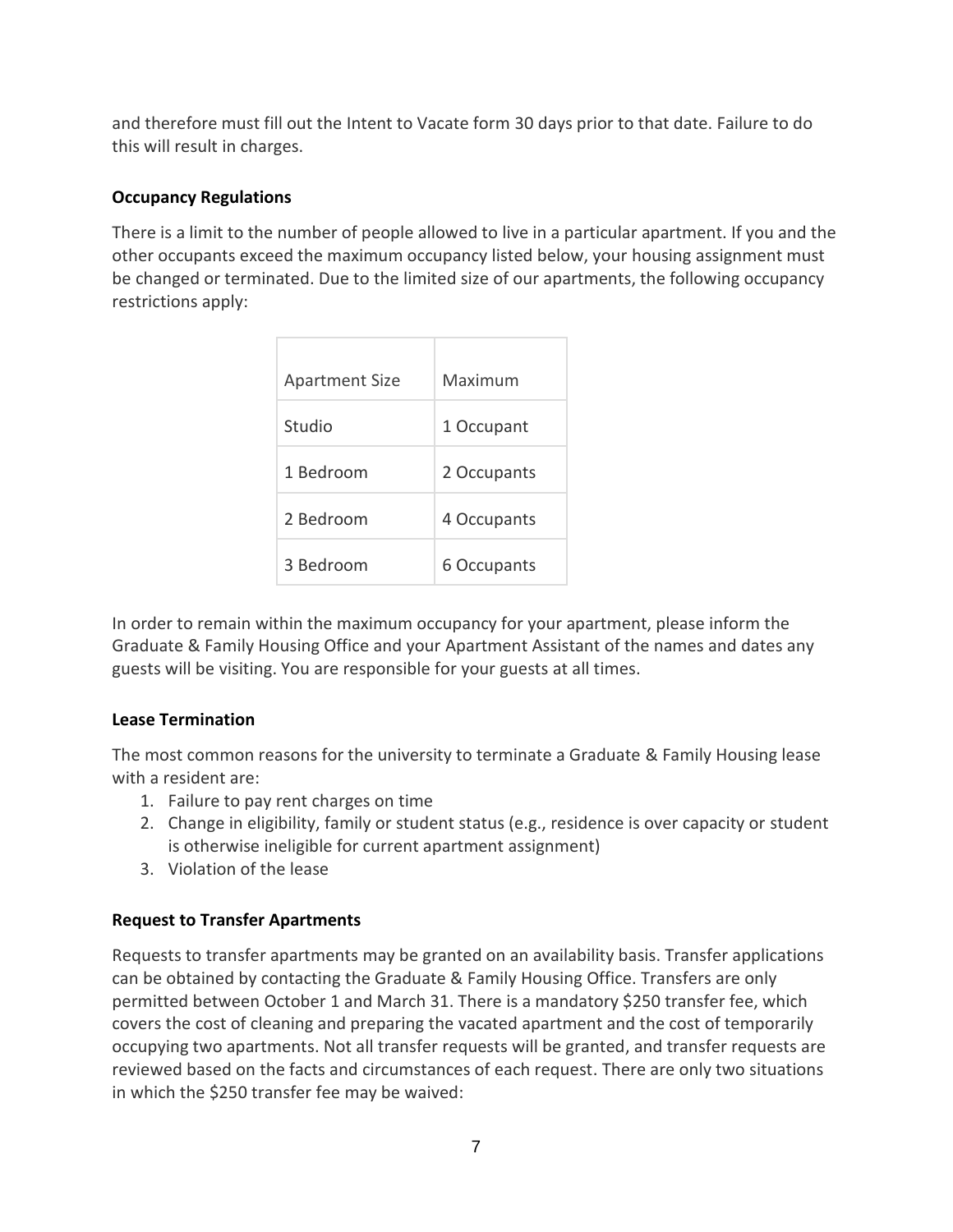- 1. Medical Transfer Situation where you need to move out of your current apartment for medical reasons (not including isolation or quarantine). You will need proper medical documentation and approval from Disability Services.
- 2. Pregnancy Situation where you need to move because you are expecting a child and will exceed the maximum occupancy of your current apartment. Proof of pregnancy with estimated due date must be attached to the transfer request form at the time of request.

# <span id="page-7-0"></span>**Admissions Crime Review Committee (ACRC)**

If, after agreeing to the Graduate & Family Housing Lease Agreement, a resident is convicted of, found guilty of, or adjudicated to have committed a sex offense; or if a resident is classified as a sex offender or placed under active supervision by any jurisdiction for a sex offense; the resident is required to immediately notify the university's police department and the housing and business operations manager of Graduate & Family Housing. In addition, a determination by ACRC and the dean of students will be made on whether or not the student will be allowed to continue to reside in the university owned or operated housing.

# <span id="page-7-1"></span>**Facilities**

#### <span id="page-7-2"></span>**Community Rooms**

There are three community rooms available for residents to use. You must first contact the Graduate & Family Housing Office to reserve one of the rooms. You can check out the community room keys from either your Apartment Assistant or at the Graduate & Family Housing Office. The key to the community room must be returned promptly after you are finished or no later than 9:00 p.m. There is a three-hour limit to each reservation and there must be a 1 hour break between reservations.

The community rooms are located in the following areas:

- Newton Court a Newton Court apartment with a full kitchen
- Smiley Court a large room next to a Smiley parking lot with a full kitchen
- Athens North a large room in Athens North with no kitchen.

There are restrictions on the number of people allowed in the rooms, as well as limited hours for use (8:00 am-9:00 pm). Due to the high demand, please call early. Reservations can be made up to one month in advance. Quiet hours must still be observed during community room use.

#### <span id="page-7-3"></span>**Balconies and Patios**

Please keep these areas clean, clear of snow, and free of toys, bikes and other equipment. Residents are allowed to plant flower gardens on their patios but are not permitted to grow vegetables or herbs (in order to avoid pest problems). Please do not store combustible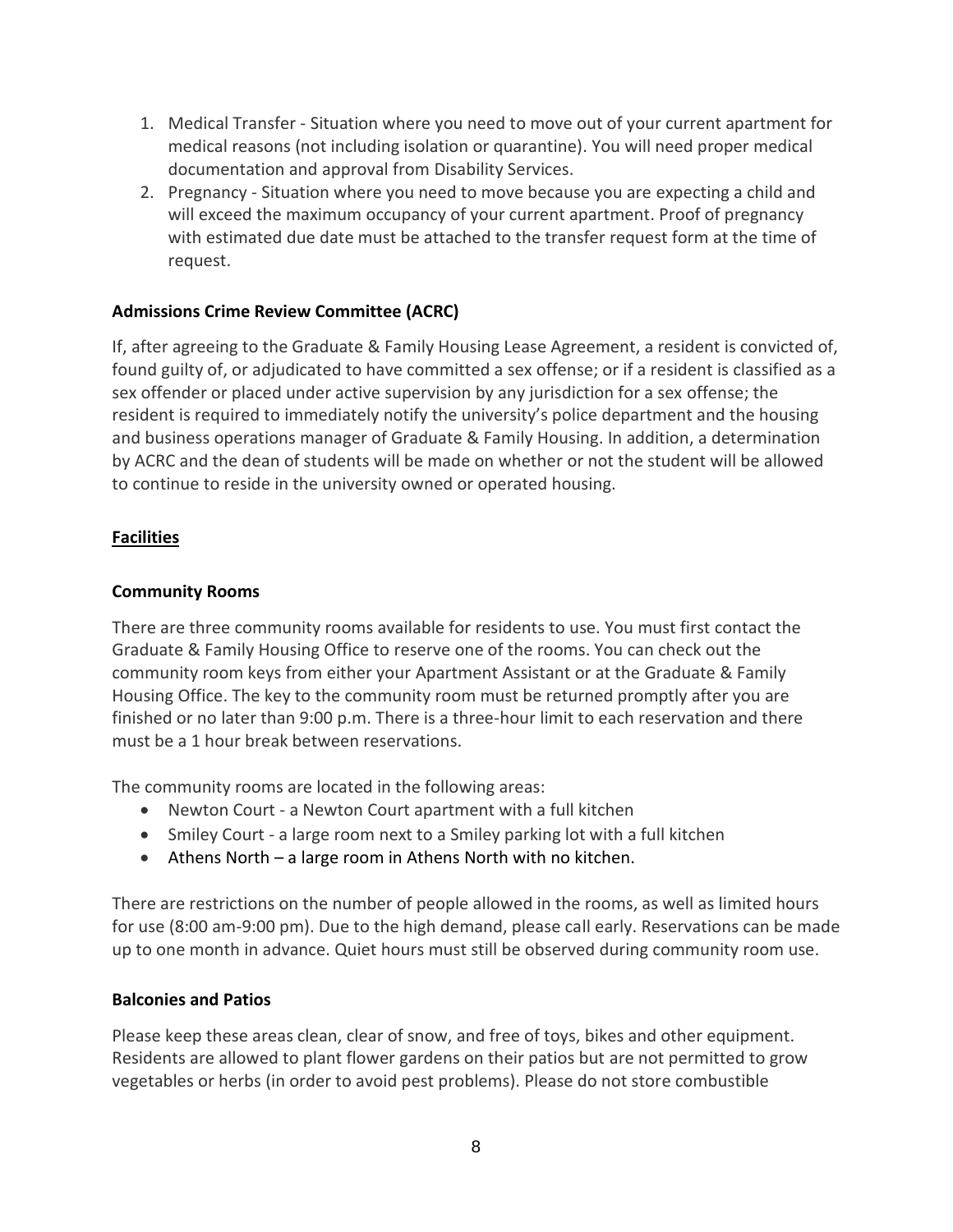materials or trash. Graduate & Family Housing furniture may not be stored on patios or anywhere outside the apartment.

# <span id="page-8-0"></span>**Elevators**

If you have an elevator in your building, please comply with the maximum load posted. Do not deface the walls, floor or ceiling of the elevator. Children should not ride alone or play in the elevator. Report any malfunctions to maintenance at 303-735-5555.

# <span id="page-8-1"></span>**Heat and Hot Water**

Please report any problems with your hot water heater or apartment heater to Emergency Maintenance at 303-735-5555 immediately. If you are having trouble with your heating system, check that the air vents are not blocked by furniture, carpet or other items. Conserving heat helps us keep rent prices at a minimum. Do not completely turn off the heat in the winter maintain a temperature of 65°F or above, even if you're going on vacation or moving out. This prevents the pipes from freezing or leaking. Important: Never store flammable or combustible items near the furnace or hot water heater.

# <span id="page-8-2"></span>**Laundry Facilities**

Most areas in Graduate & Family Housing have coin-operated washers and dryers for residents to use. Laundry rooms are for resident use only and are to remain locked at all times for your safety and security. Do not prop the doors open. Be courteous and remove your clothes as soon as they are finished washing/drying. The Graduate & Family Housing Office accepts no responsibility for lost or stolen items. No unattended children are allowed in the laundry rooms.

Do not remove your neighbor's clothes when the washer or dryer is still running, place other's clothing on the give-away tables, or use dye in the washing machines. If machine repairs are needed, please make note of the plate number on the machine and call the "800 number" provided in the laundry room so that the machine can be fixed.

# <span id="page-8-3"></span>**Recycling**

Recycling bins are located near the dumpsters. We ask that you recycle paper, glass, aluminum, plastic, cardboard, and paperboard. Please dispose of broken or unusable items properly. Follow the guidelines for recycling and only recycle those materials listed on the bins.

Contact the Graduate & Family Housing Office or CU Recycling (303-492-8307) for more information. You can also find additional information on thei[r](http://ecenter.colorado.edu/recycling) [website.](http://ecenter.colorado.edu/recycling)

# <span id="page-8-4"></span>**Trash**

Trash dumpsters are located in all areas of Graduate & Family Housing. Dispose of your garbage into the dumpsters on a regular basis. The tops of the dumpsters should be closed at all times.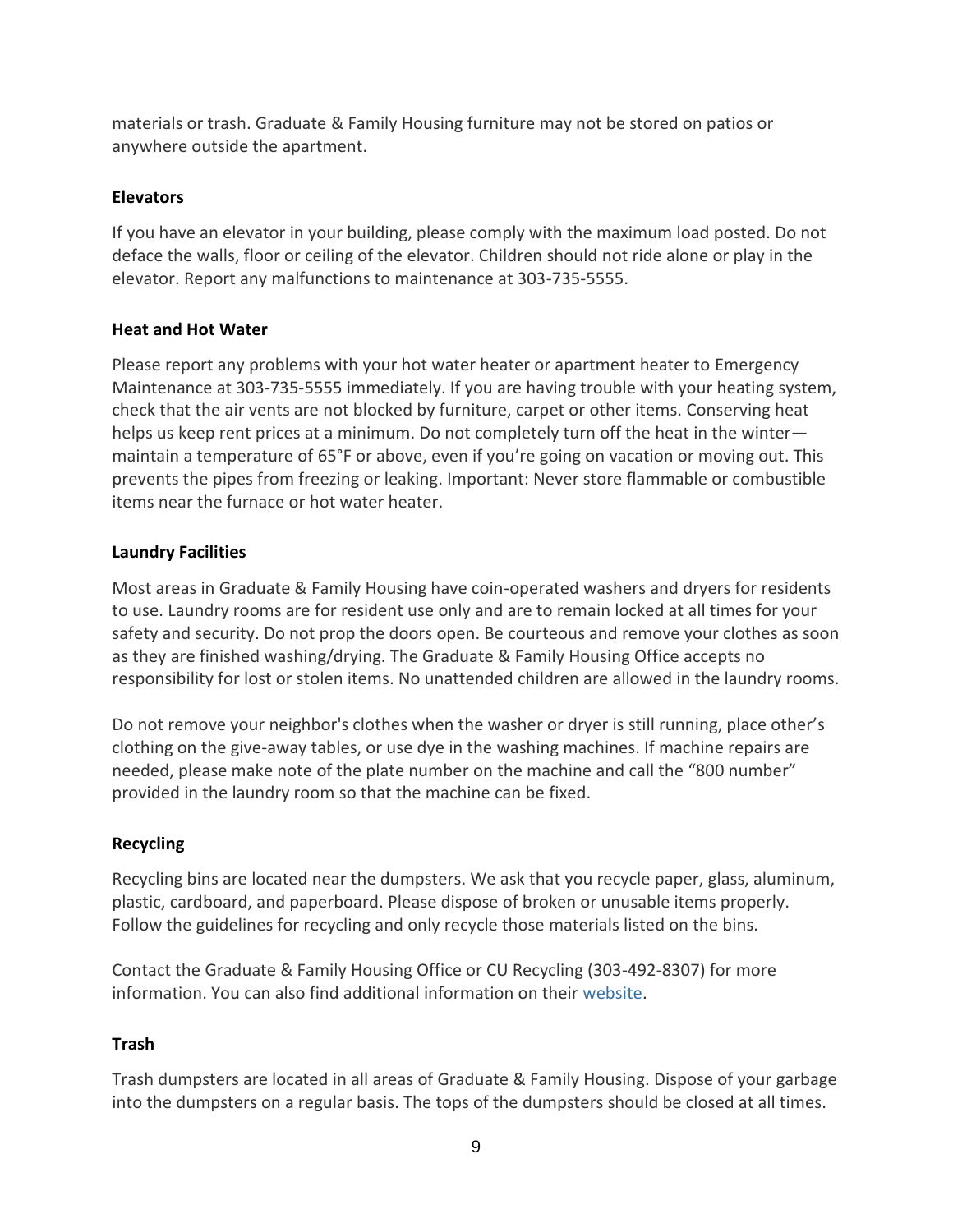Please do not leave garbage next to the dumpster as this attracts wildlife. Keep children away from the dumpster area. Report any problems with garbage pickup, recycling bins, or rodents to the Graduate & Family Housing Office immediately. Do not leave garbage outside your apartment.

# <span id="page-9-0"></span>**Lock-Outs**

From 9am to 7pm Monday through Friday any resident locked out of their apartment can go to the Graduate & Family Housing Office to obtain a lockout key. Children under 12 will not be provided lock out keys if an adult is not present to supervise, in keeping with Graduate & Family Housing policy the police are called to support unattended minors. Furthermore, the Graduate and Family Housing Office will not allow anyone who is not listed as a resident on your lease agreement into your apartment. It is your responsibility to make sure that any guests who you wish to be able to access your apartment have a key to do so. Extra apartment keys are available for a minimal charge at the Graduate & Family Housing Office. Residents who need a lockout key **must** provide photo identification before being given a lockout key, Graduate & Family Housing Office staff are not permitted to use identification on file to verify a resident's identity.

Apartment Assistants have access to master keys to let you into your apartment if you are locked out when the Graduate & Family Housing Office is not open. Apartment Assistants will follow the same procedures as the Graduate & Family Housing Office when supporting lockouts.

Residents will receive two lockouts for free each semester (Fall and Spring) and in the summer. Any additional lockouts will result in a \$25 charge to the resident for each instance.

# <span id="page-9-1"></span>**Maintenance**

Report any needed repairs or problems to housing maintenance by requesting a work orde[r](http://fixit.colorado.edu/) [online.](http://fixit.colorado.edu/) For maintenance emergencies, call 303-735-5555. The maintenance office is open from 8:00 am to 4:00 pm, Monday through Friday. Evening, holiday and weekend staff are on-call for emergency repairs only.

If you require service in your home as a result of negligence or something that is not normal "wear and tear," labor and equipment charges may be assessed. Our goal is to maintain and replace any items that are not working properly or that would cause harm if left unattended. Do not contact any outside repair service.

Maintenance has many ongoing projects to improve Graduate & Family Housing which may require entrance to your apartment. Graduate & Family Housing will keep residents informed regarding current maintenance projects and if/when maintenance will be entering certain apartments. Residents are required to allow maintenance entrance into their apartment and to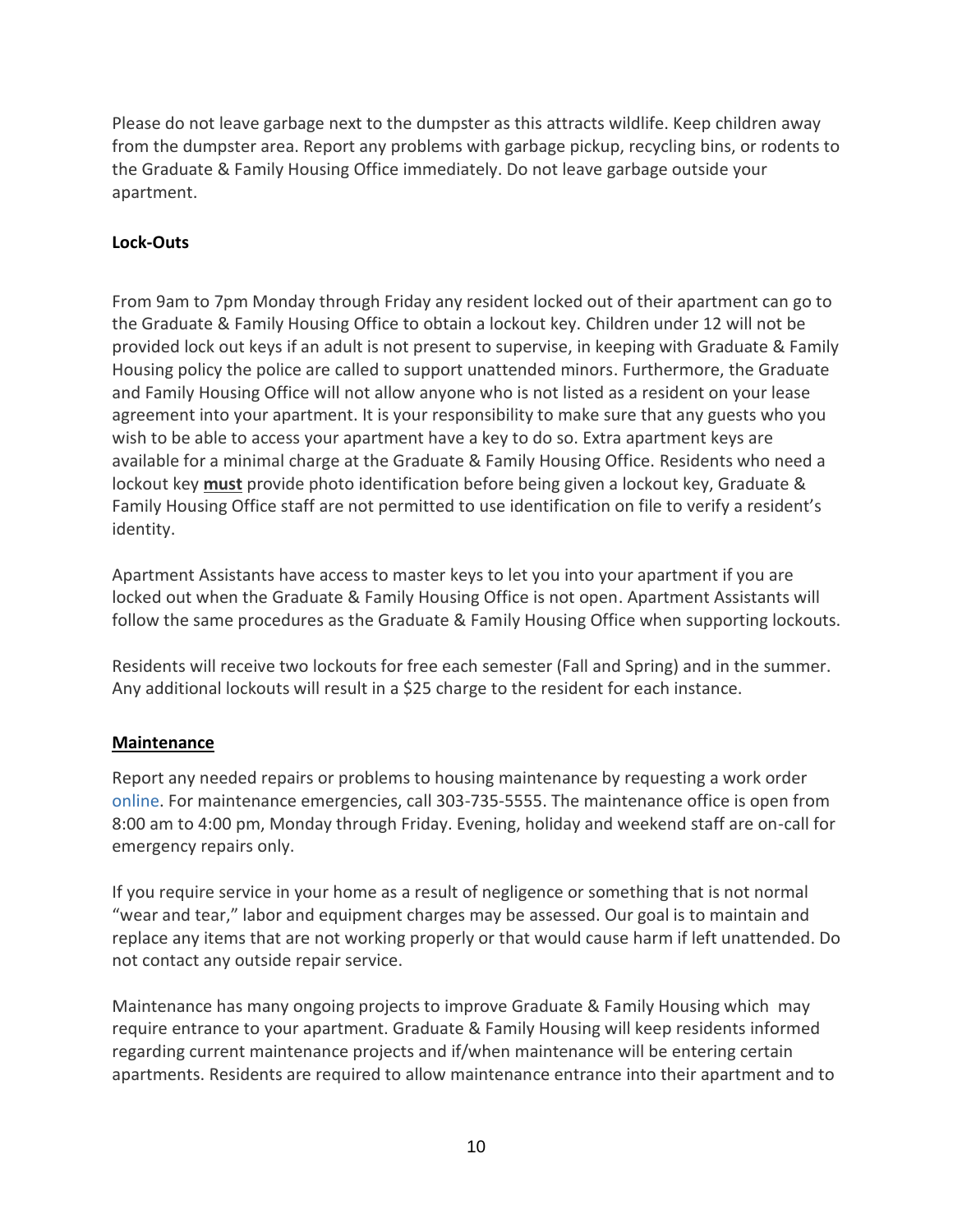move any items necessary for maintenance work to be completed. Submitting a work order is considered "notice" that maintenance will be in your apartment soon.

# <span id="page-10-0"></span>**Major Maintenance Programs**

Maintenance, grounds, and housekeeping teams are committed to providing residents with a clean, safe and attractive environment. Repairs and maintenance on the buildings are continuous. There are no rent reductions or transfers from apartments affected by upgrades and repair projects. Nor are there rent reductions or refunds in the event that a resident must move permanently due to maintenance work. Project activity is exempt from quiet hours but will comply with City of Boulder noise ordinances, but work near the building is kept at a minimum during those times if possible. In the rare event that outdoor work impacts resident belongings, the resident is responsible for any damage or cleaning.

# <span id="page-10-1"></span>**Emergency Maintenance**

Maintenance strives to respond to all reported problems in a timely manner. Due to the large quantity of requests, maintenance must rank the requests and attend to major problems before minor problems. Emergency problems such as clogged toilets, gas leaks, or leaking pipes will be attended to immediately. Conditions that do not cause immediate harm or danger to residents but require attention and repair, such as broken screen doors and broken cabinets, will be fixed after maintenance attends to emergency requests.

# <span id="page-10-2"></span>**Entering Apartments**

Graduate & Family Housing staff, the housing maintenance staff, and all other university personnel respect the rights of residents and their privacy and security. If you make a request for repair services, be prepared to admit an employee into your apartment for that purpose. If you request a maintenance repair, every attempt will be made to complete these requests during regular business hours. If entrance into your apartment is required, you will find a notice that explains who entered, for what reason and if additional service will be needed. The only times when Graduate & Family Housing would be authorized to enter your apartment without your prior consent or request would be:

- An immediate threat to the health or safety of the occupants or University community, such as smoke, fire, or unattended children crying (these are examples and do not cover all circumstances in which the University may believe that there is an immediate threat to the health or safety of the occupants or University community)
- A need to protect university or private property, such as water leaking from the apartment above or structural damage that effects your apartment
- In the event of a pet violation or sanitary condition that requires inspection by a staff member.
- To repair, replace, or inspect university property, such as an investigation of an electrical outage, water pipe problem or an unsanitary condition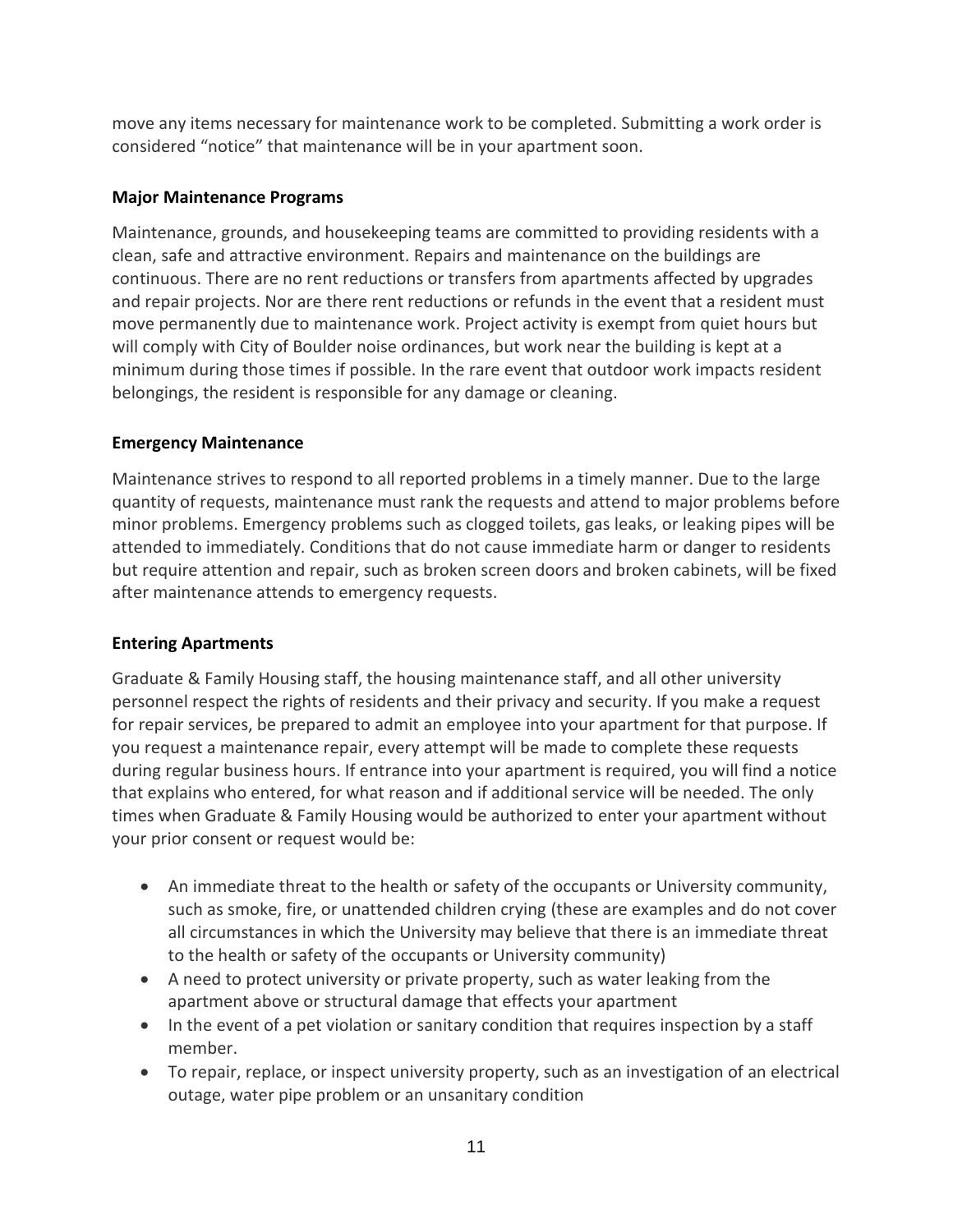- An open (incomplete) work order
- To allow entrance to police/law enforcement officers, or Residence Life staff or their designee in consultation with Human Resources, the Office of Student Conduct and Conflict Resolution, or the Behavioral Intervention Team in the absence of police/law enforcement, for legitimate law enforcement or health and safety purposes
- To conduct safety checks by Apartment Assistants

#### <span id="page-11-0"></span>**Pest Control**

Graduate & Family Housing uses facilities management services for insect, rodent and other pest control services. There is no charge for this service. You must report any problems with insects, mice, snakes, squirrels, pigeons, raccoons or other pests to housing maintenance. Clean your appliances, cabinets, floors and sinks to assist in the prevention of pests. In addition, do not feed the animals or hang bird feeders. Keep patios clean of boxes, garbage, etc., where birds could nest. Do not use commercial or store-bought products for pest control. Please call 303-735-5555.

#### <span id="page-11-1"></span>**Sinks, Tubs, and Toilets**

If your drain or toilet gets clogged, contact maintenance at 303-735-5555. Please do not use commercial items like Drano, or other products that will damage the water pipes. Do not flush disposable diapers, sanitary products, baby wipes or other products that will clog the water system.

#### <span id="page-11-2"></span>**Garbage Disposals**

Some family housing apartments have garbage disposals. If your apartment contains a garbage disposal, please abide by the following rules:

- Please run water before, during and after using your garbage disposal
- Slowly place food waste into the disposal while it is turned on (ONLY put food items down the disposal)
- Food such as celery, potato peels, banana peels, cooking oil/grease, meat and rice **DO NOT** go down the disposal

If your disposal should stop working, turn it off, wait a few minutes, press the reset button on the bottom of the disposal, run water and then turn it back on. If it still won't work, call maintenance for repairs. If you misuse the disposal, maintenance will remove it from your apartment.

#### <span id="page-11-3"></span>**Snow Removal**

Residents are responsible for snow removal on their balcony or patio. Residents also must remove all items from walkways for maintenance to remove snow from community walkways.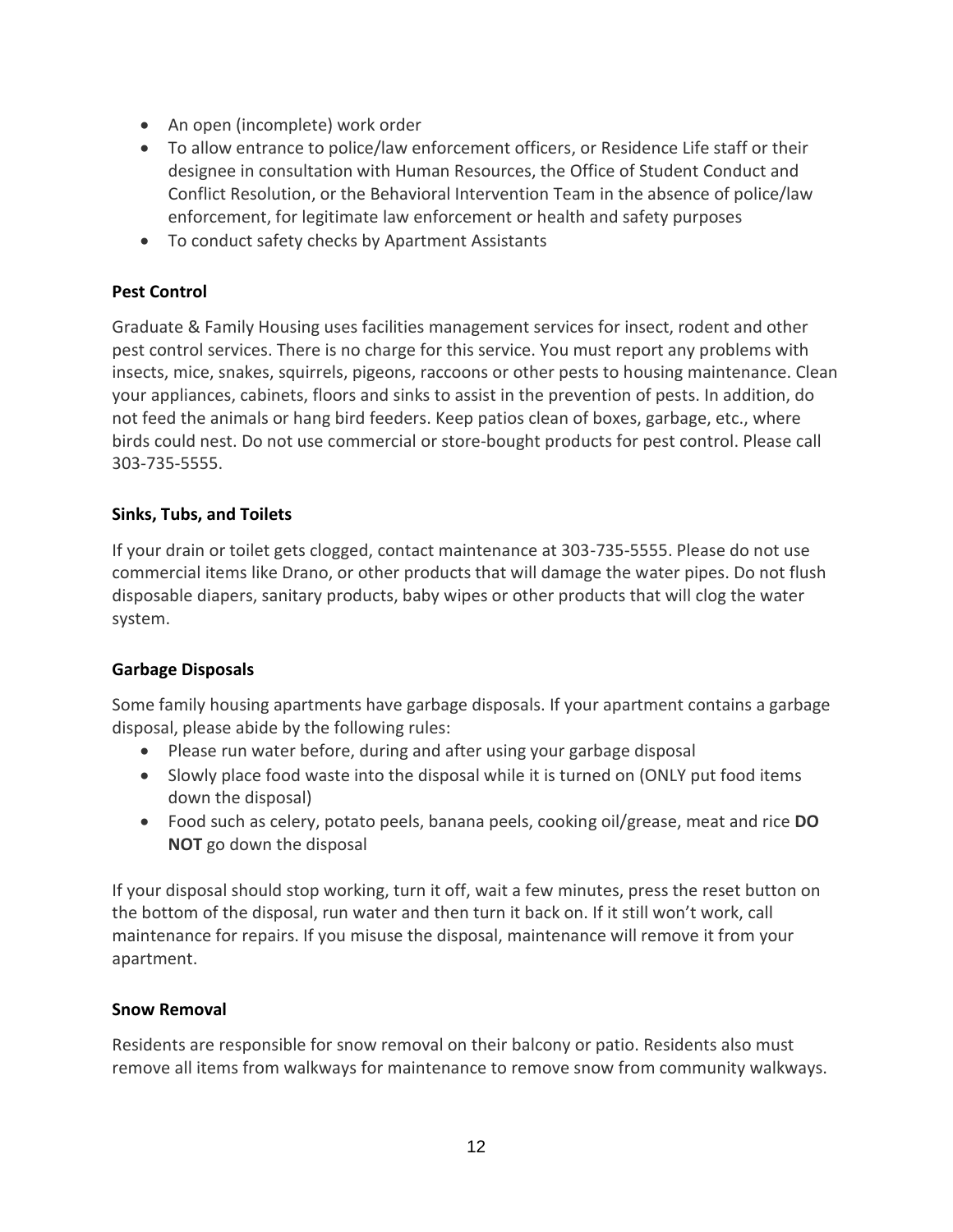Maintenance is not responsible for any damage that occurs during snow removal to items that are left in walkways.

# <span id="page-12-0"></span>**Moving In**

# <span id="page-12-1"></span>**Check-In**

Contact your resident manager within two weeks of your move-in day to schedule a check-in. Your resident manager will come to your apartment to complete the check-in form with you and review the condition of your apartment. Damage such as nail holes, chipped tiles, burned countertops or worn and discolored carpet areas should be noted on the form. Dripping faucets, closet doors off the track, torn window screens and other items should also be noted so you can request repair service on them.

It is to your advantage to be as thorough as possible during your check-in. Any problems that exist when you move into your apartment, and are not repaired while you live in the apartment, are not considered your responsibility as long as they are recorded during your check in appointment. You will not be charged for such items when you move out.

# <span id="page-12-2"></span>**Moving Out**

# <span id="page-12-3"></span>**Notice**

You are required to provide Graduate & Family Housing **30 days notice** before vacating your apartment. **It Is mandatory that you check out no later than the date you have indicated. Your apartment will be rented to another resident according to your vacate date**.

If for any reason you must change the date on which you will vacate your apartment or cancel your ITV entirely, there will be a \$100 administrative charge in addition to any charges listed below. If your apartment has already been offered to someone else, you will not be able to change your vacate date or cancel your ITV.

# <span id="page-12-4"></span>**Vacating**

- All keys must be turned in no later than midnight on your vacate date.
	- $\circ$  If all apartment keys are not returned when you vacate your apartment, you will be charged \$45 for an apartment lock change. If all mailbox keys aren't returned, you will be charged \$20 for a mailbox lock change.
- If you continue to occupy the apartment past the vacate date you submitted, you will be charged rent for each day until the apartment is vacated and keys returned, plus a liquidated damages fee of \$250 per day (or the maximum allowed by law) until keys are returned to the office.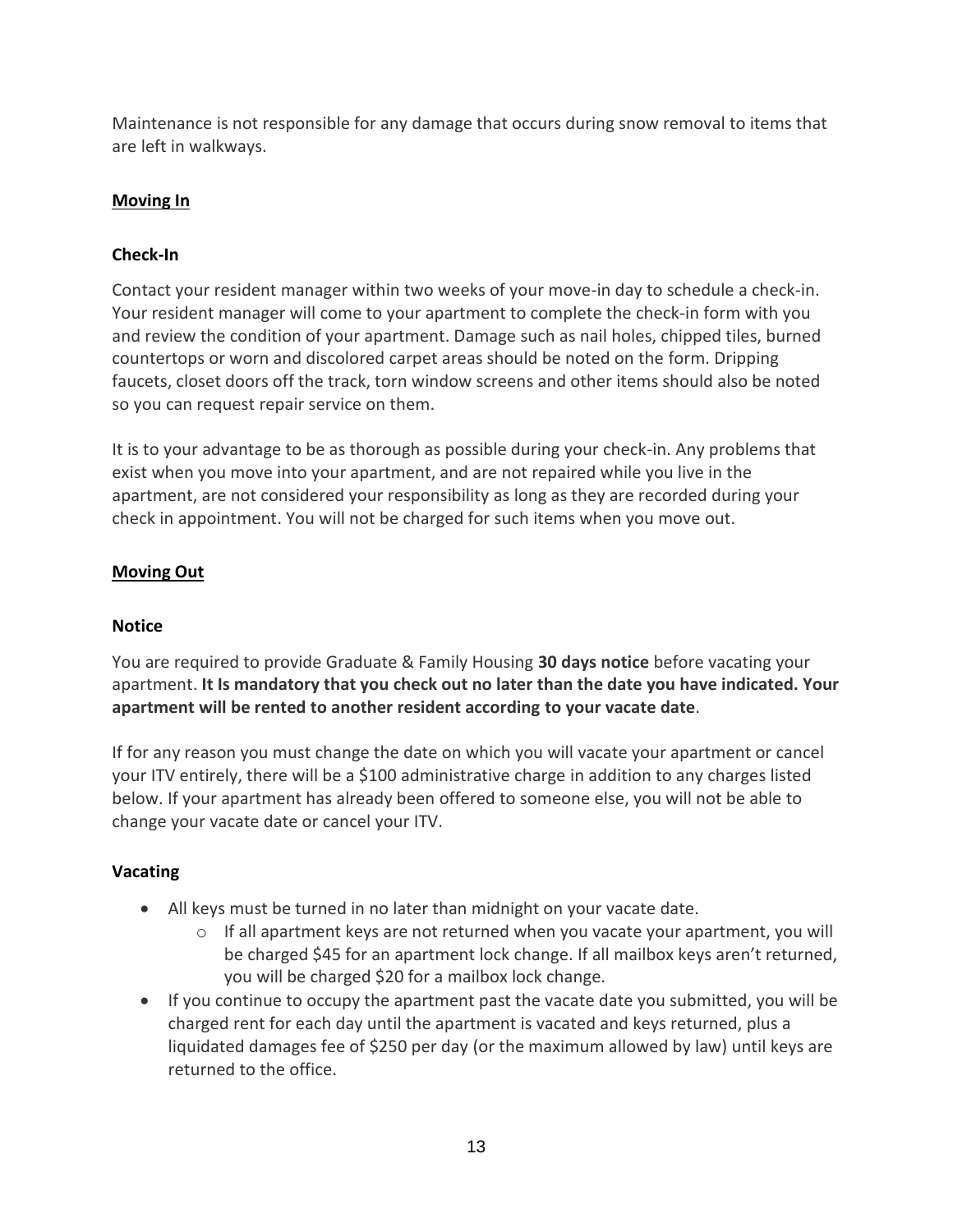$\circ$  In the event that you do not vacate your apartment on time, you could be held financially responsible for any charges incurred by either Graduate & Family Housing and/or the incoming resident if they are not able to move in on time– including, but not limited to, additional truck rental, hotel, meals, etc.

#### <span id="page-13-0"></span>**Deposit**

Your entire housing deposit will be refunded unless there are outstanding rent charges, lock/key charges, appliances and furniture not in the condition which you received them (as verified by your check-in sheet) not including normal "wear and tear", or the apartment being left dirty or damaged. These charges will be deducted from your security deposit.

#### <span id="page-13-1"></span>**Rent**

You may not use your security deposit to pay for the last month's rent. Please check with the Graduate & Family Housing Office for details. If the balance on your account is over \$100 on the 10th of the month, you will be charged a late fee.

#### <span id="page-13-2"></span>**Forwarding Address**

Please give a forwarding address when you fill out your intent to vacate form. If a refund is due, it will be mailed to you within 60 days. Please file a change of address form with the local post office.

# <span id="page-13-3"></span>**Cleaning/Preparation Checklist**

It is the responsibility of the renter(s) to thoroughly clean the apartment before vacating. You can request a detailed cleaning checklist to assist you from the Graduate & Family Housing office.

# <span id="page-13-4"></span>**Charges**

Refer to th[e](https://living.colorado.edu/node/688/attachment) **charge sheet** (available upon request) for fees relating to cleaning, missing items, and damages. You will be charged for anything that hasn't been cleaned and for the disposal of any items left in the apartment or storage unit. The university environmental services staff will clean the drapes and strip and wax the floors.

# <span id="page-13-5"></span>**Excess Charges**

When charges against a unit exceed the amount of deposit, you will receive a letter from the Finance Office regarding the amount owed to the university. If payment is not made in a timely manner, the resident's name is placed on the university debt file list and transferred to your bursar account or sent to collections if you are a non-student. This action prohibits you from registering for classes, transferring credits, or graduating until the amount due is paid.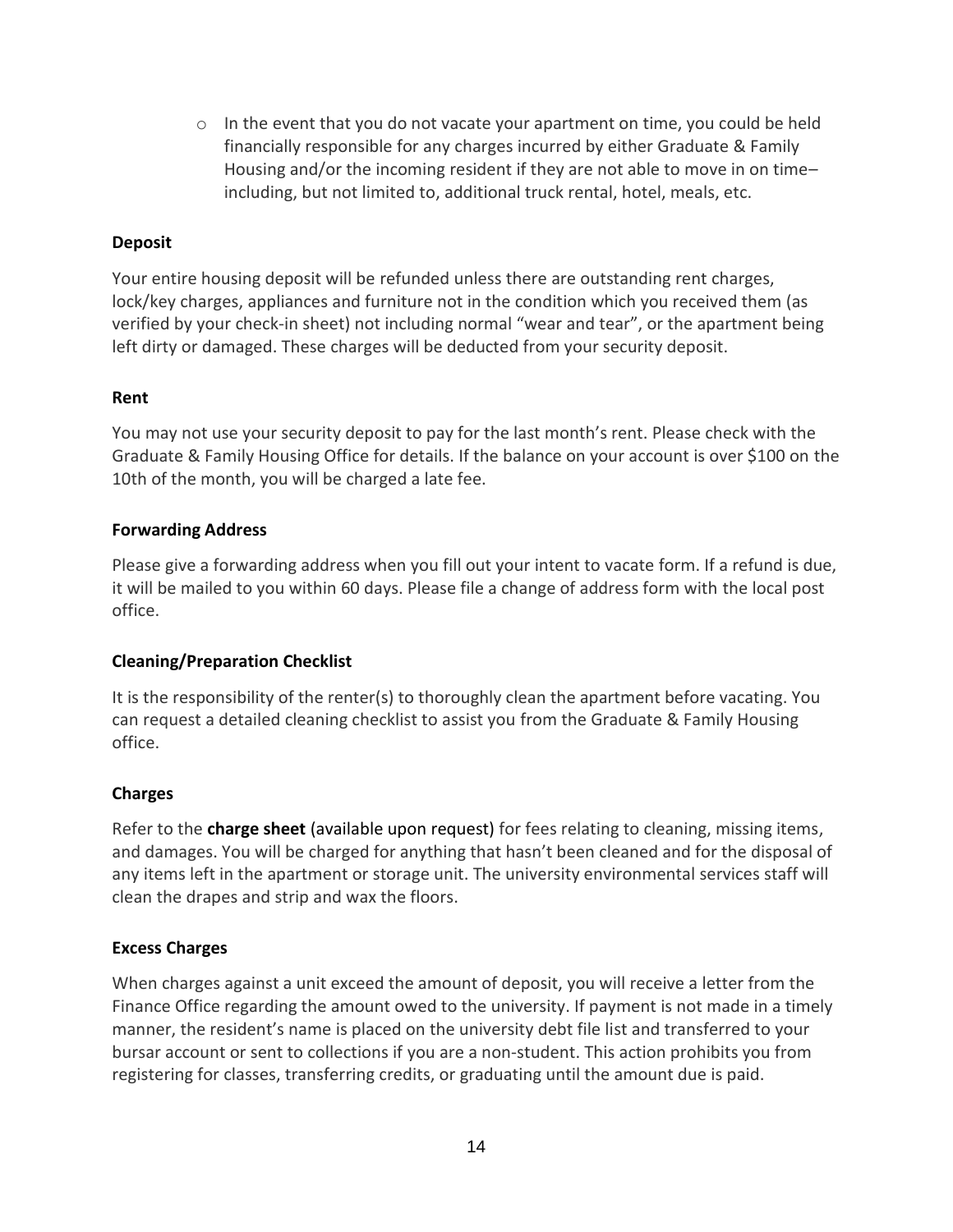Additional charges deducted from your deposit may include rent due, cleaning, damages, utilities, lock changes, etc.

If you are due a refund, the Student Affairs Finance Office will send a check to the forwarding address that you provided on the Intent to Vacate form. If you have questions regarding your refund or payment, please contact the Graduate & Family Housing Office at 303-492-6384.

# <span id="page-14-0"></span>**Personal Possessions**

Any personal possessions left in the apartment, on patios and doorsteps or in the storage unit shall be deemed abandoned and become the property of the University of Colorado as stated in the Graduate & Family Housing Lease. The University of Colorado assesses a charge of \$24 per hour for removal of any abandoned items (a minimum charge of \$48 or two hours of work will automatically be assessed).

# <span id="page-14-1"></span>**Utilities**

If you are paying your own utilities, please call Xcel Energy at 1-800-895-4999 to have the name switched over to the University of Colorado on your vacate date.

# <span id="page-14-2"></span>**Driving on Lawns and Sidewalks**

**Motor vehicles of all kinds are prohibited from driving on sidewalks or lawns, including vans and trucks for moving**. The possibility of damage to lawns and sprinkler heads, as well as danger to children in the area, requires that vacating residents adhere to this rule. You will be charged for any damages to lawns and/or sprinkler heads.

# <span id="page-14-3"></span>**Final Inspection**

To avoid any unnecessary charges, please ensure you follow all vacating directions, and utilize the provide[d](https://living.colorado.edu/node/691/attachment) **cleaning checklist** an[d](https://living.colorado.edu/node/694/attachment) **final inspection sheet** provided by the Graduate & Family Housing Office. If you have any questions or concerns, please contact the Graduate & Family Housing Office at 303-492-6384.

# <span id="page-14-4"></span>**Final Check Out**

**Please note: We do schedule a preliminary check out at the request of the resident. Final check out is done by staff after you have turned your keys in to the office. You may call or email the Graduate & Family Housing Office 10 business days after vacating to inquire about charges that may have been assessed.**

There are two ways to turn in your keys when vacating:

1. Bring the keys to the office during graduate and family housing office hours (Monday through Friday, 9:00am to 7:00pm and Saturday from 10am to 4pm).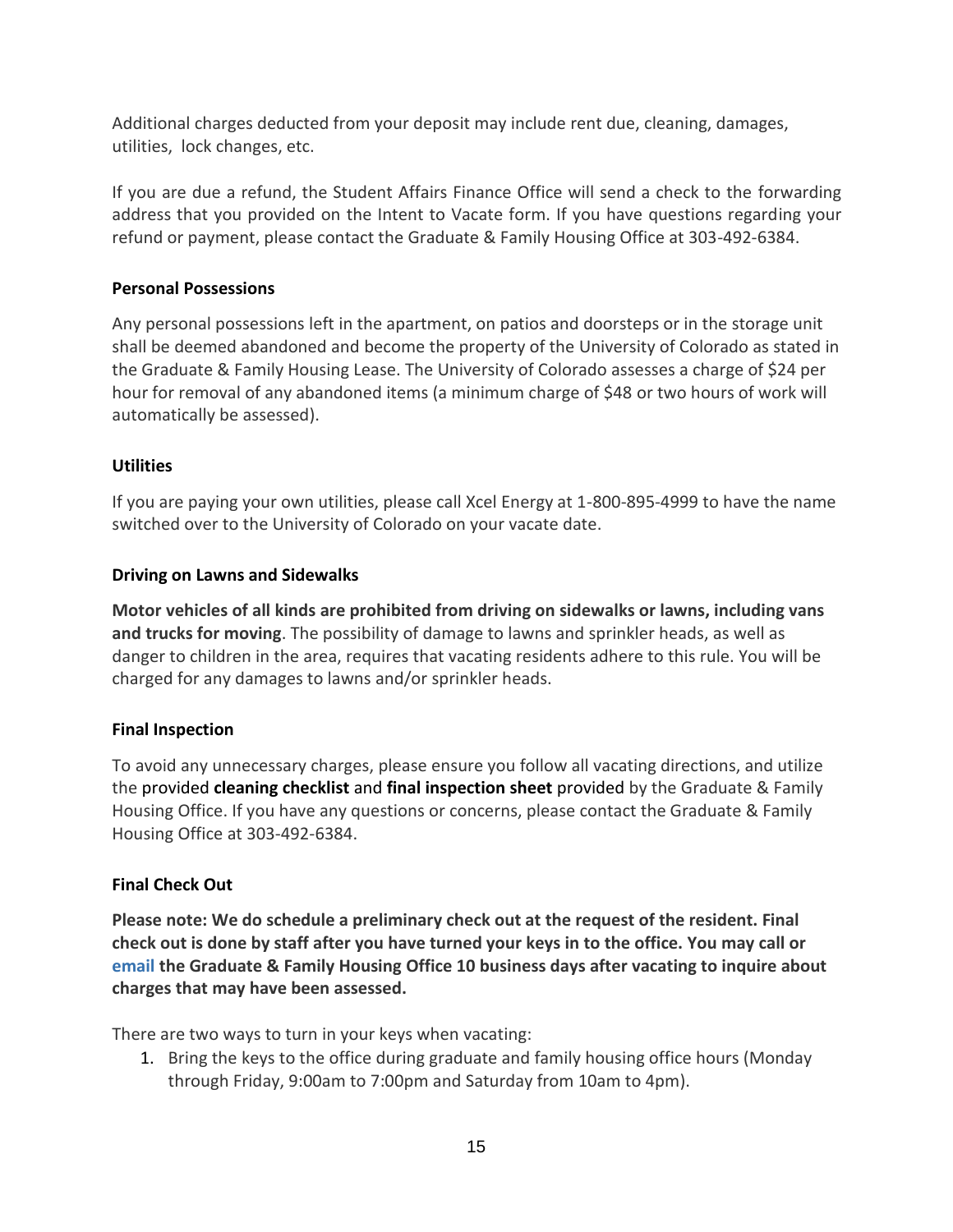2. After hours, put all keys in an envelope and drop it in the secure rent deposit box. It is located under the counter in the entryway next to the Graduate and Family Housing Office door.

Make sure to lock your door before you turn in your keys. Shortly after you hand in your keys and parking permits, a staff member will check your apartment for damages.

# <span id="page-15-0"></span>**Parking**

# <span id="page-15-1"></span>**Parking Permits**

Parking permits are issued through parking services. Residents can contact parking services a[t](http://www.colorado.edu/pts) [www.colorado.edu/pts](http://www.colorado.edu/pts) to obtain permits.

# <span id="page-15-2"></span>**Parking Rules and Regulations**

Observe and obey the "No Parking" restrictions in all areas identified with yellow paint. Please do not park in front of the dumpsters.

The University of Colorado Parking and Transit Services issues tickets for any violations. The parking services office will handle violations of any traffic law or parking regulation. Contact their office at 303-735-7275 with any concerns about tickets or towing.

Motorcycles must be parked in designated areas of the parking lots only. All trailers or nonmotorized vehicles must be parked in the overflow lots. Motorized vehicles are not to be taken into apartments, parked at entrances, on the grass or on patios. Please drive safely in the family housing area. Many children live in the area so please be aware when driving.

Do not drive vehicles on the sidewalk, lawn or university property at any time—you may damage lawns, sprinkler heads and/or create a danger to children in the area. You are responsible for any charges for damages associated with destruction caused in this way and may be subject to fines for violation of this policy.

# <span id="page-15-3"></span>**Programs/Activities**

Graduate & Family Housing regularly schedules a variety of recreational and educational programs for residents to attend. These programs are a wonderful way to meet your neighbors and participate in the community. Although the specific programs vary from year-to-year, usually there are welcome- back events in the fall and winter, holiday celebrations, potluck dinners, outdoor movies in the summer and a variety of activities for children, adults, families, and single students.

Check the graduate and family housing monthly newsletter, The Courtier, for information on upcoming programs or follow us o[n](https://www.facebook.com/CUGraduateAndFamilyHousing/) [Facebook.](https://www.facebook.com/CUGraduateAndFamilyHousing/)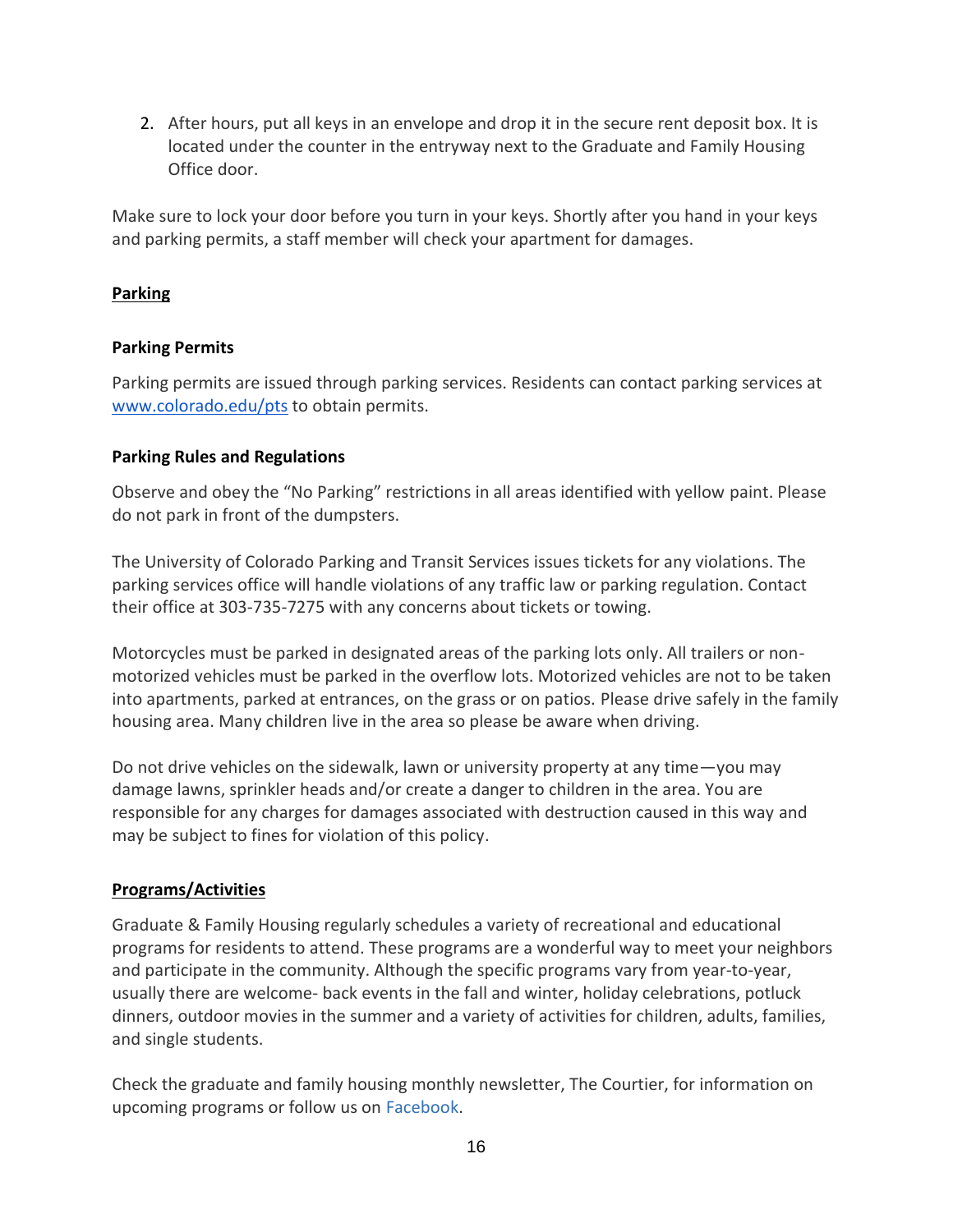#### <span id="page-16-0"></span>**Rules and Regulations**

The resident shall obey the laws, ordinances, and police regulations relating to the use and condition of the premises and shall abide by the rules and regulations of Graduate & Family Housing as outlined or advised in this handbook, the Graduate and Family Housing lease, the Graduate and Family Housing newsletter, the University of Colorado Student's Rights and Responsibilities Regarding Standards of Conduct, and all policies outlined by Human Resources or other departments managing the employment or student-status of residents. The university reserves the right to make such other rules and regulations as are necessary to fulfill its responsibilities to maintain order, property, and an educational atmosphere. The subject of such rules and regulations may be, but is not limited to, the preservation of safety, care, cleanliness of the premises, or the security, comfort, and welfare of all members of the university community.

#### <span id="page-16-1"></span>**Alterations**

It is understood and agreed that all alterations, decorations, additions, and improvements, installed with the written consent of the Graduate & Family Housing Office, shall immediately become the property of the university upon installation. The university may request that fixtures installed with the written consent of the Graduate & Family Housing Office be removed by the resident within the term of the lease.

The resident is responsible for maintaining all parts of the apartment including furniture. The apartment should be in the same condition upon move-out as it was at move-in. Residents will not be responsible for ordinary wear and tear.

# <span id="page-16-2"></span>**Antennas, Satellite Dishes, and Cable**

All apartments have television cable outlets. Residents of Graduate & Family Housing are not permitted to attach exterior radio or television antennas, or satellite dishes of any type. No alteration to cable television outlets or wiring is allowed. Residents are held responsible for charges if additional cable services and/or repairs are requested. If your cable connection isn't working, please call Comcast directly at 1-855-307-4896.

#### <span id="page-16-3"></span>**Appliance Guidelines**

The large appliances in your apartment (stove, oven, furnace, heating system, hot water heater, refrigerator, etc.) use a lot of energy. Even though these energy costs are included in residents' monthly rent in most areas (exceptions are faculty/staff and expansion units), the university still must pay these bills. Conservation of energy can help to keep energy costs low and is appreciated.

Upon inspection, if an extension cord, adapter, power strip, or circuit breaker is overloaded or other dangers exist, you will be asked to discontinue use of the appliance. The university is not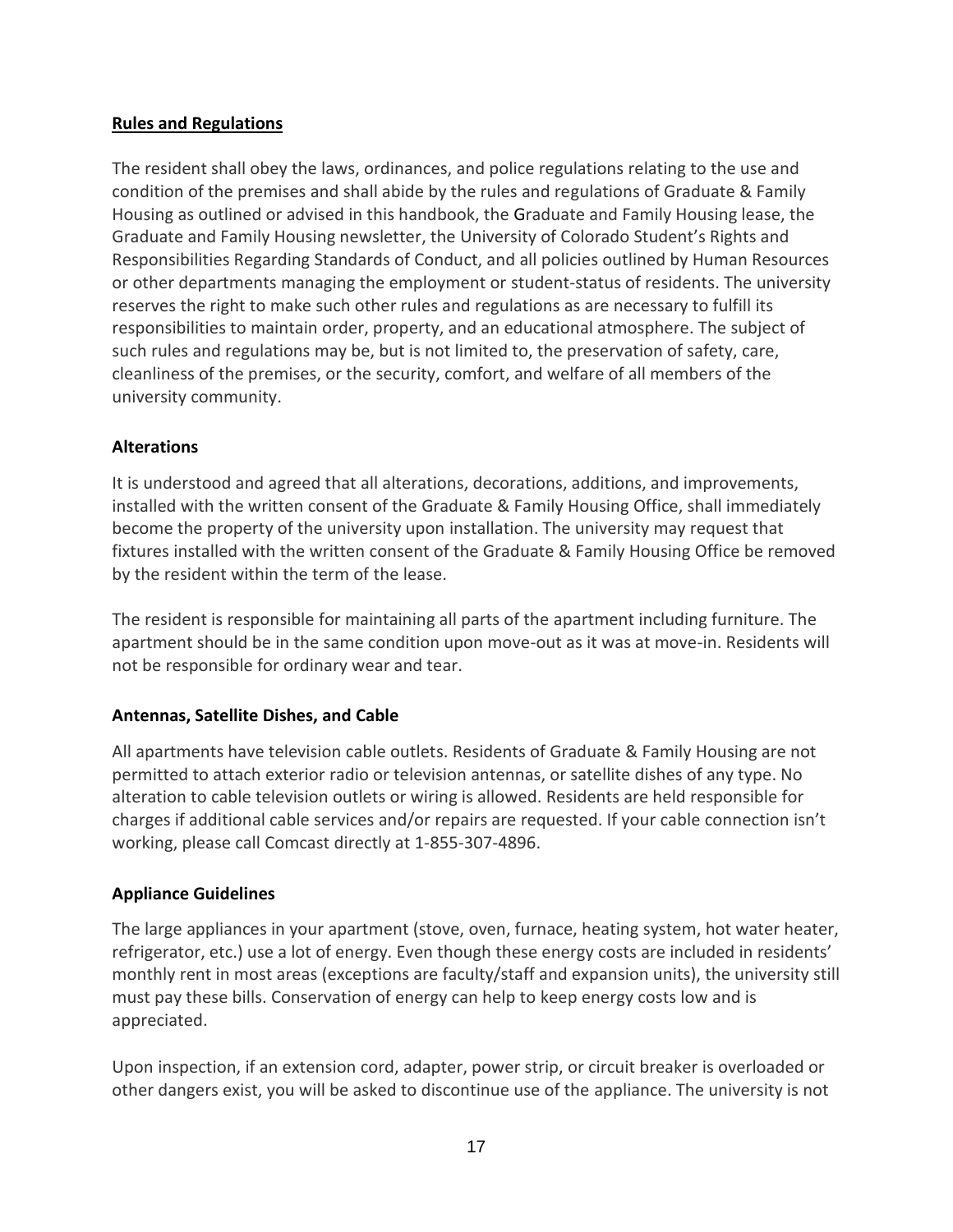responsible for the installation, damage, repairs, or injuries caused by using items you place in your apartment. For example, any cost associated with water damage as a result of your misuse of a washing machine will be charged to your account.

Other large appliances are only allowed in apartments that have hookups to accommodate them. Washing machines are allowed in apartments with washer hookups. Dryers are not allowed. Dishwashers are only allowed in apartments that have their own water heater. Air conditioners are allowed in the apartments, however, residents are responsible for having the unit installed and any damage that may occur as a result of the installation or use of the air conditioner. Space heaters, refrigerators, and additional freezers are not permitted.

You may not install any appliances that require electrical, mechanical, or structural changes in your apartment. The tenant is responsible for returning the apartment back to its original condition at the end of the lease term or charges may be applied. Residents will be held liable for any restoration or damage fees to their own apartment, adjoining apartments, and exterior spaces (including neighbor's belongings).

# <span id="page-17-0"></span>**Bicycles**

Bicycle registration is required for main campus usage as it provides ownership records to help prevent bicycle theft.

Residents are requested to park their bicycles in the provided racks or on patios and balconies. Residents are not allowed to park bicycles under stairwells, by front doors, or in hallways in order to avoid blocking passageways or creating safety hazards.

All bicycles parked in Graduate & Family Housing areas should be in operable condition. Abandoned bicycles will be picked up and impounded at regular intervals if not claimed by the owner. Storage fees will accumulate until the owner claims the bicycle or until disposal of the bicycle.

# <span id="page-17-1"></span>**Children**

Parents are responsible for the supervision of their children. Children 12 years of age and younger must always be supervised by a responsible adult. Even though Graduate & Family Housing activities are often geared toward children, they are not to be used as childcare programs. Parents are required to attend with their children at such events.

Should your child be found unsupervised, without any knowledge of your whereabouts, Graduate & Family Housing staff is required to contact CU Police. A report will be filed with Child Services documenting neglect of your child and will be reviewed by Graduate & Family Housing staff. Please be responsible and aware of your child's location at all times.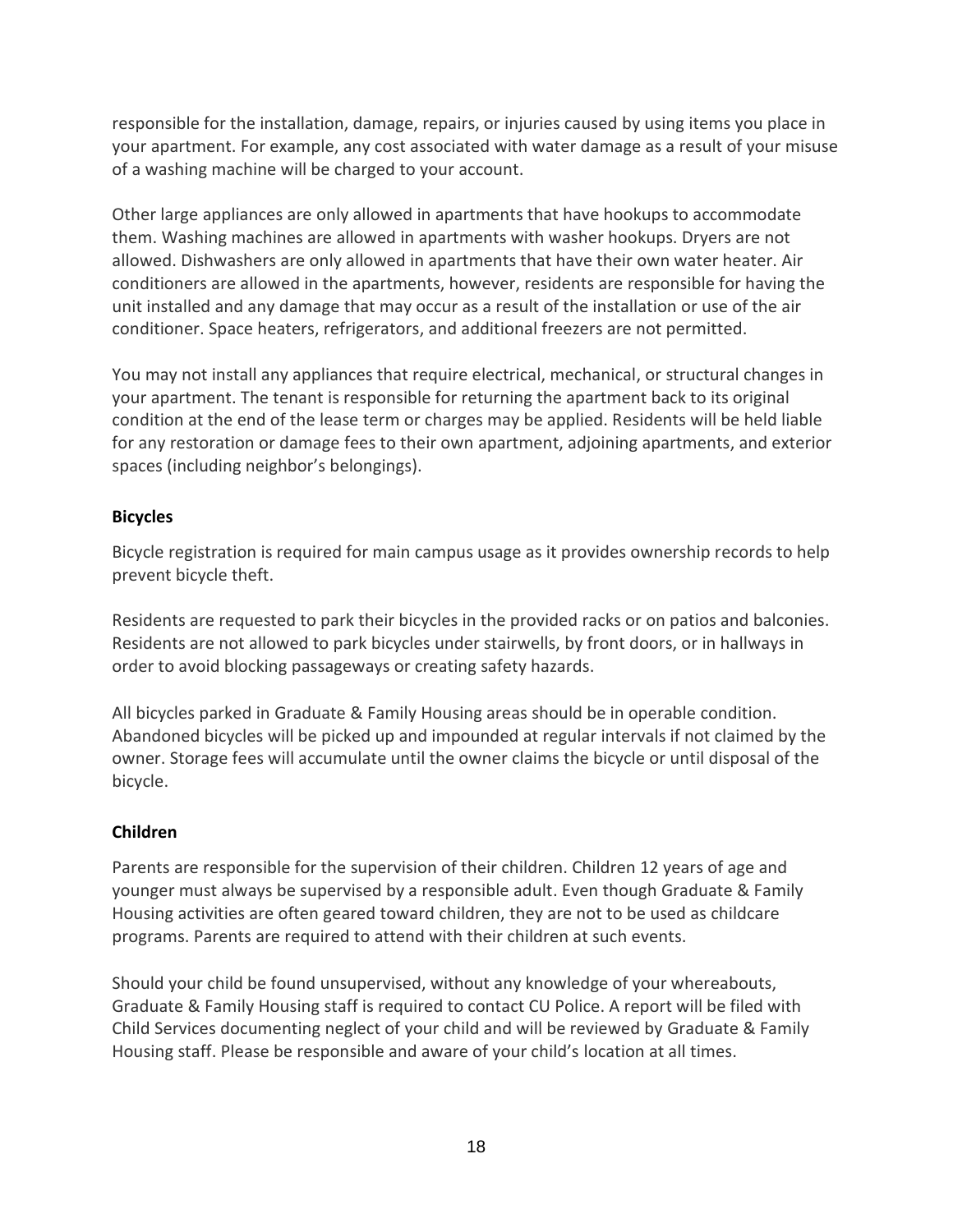#### <span id="page-18-0"></span>**Communication**

Graduate & Family Housing communicates to residents in many ways. It is stated in the lease that residents are required to read this document and the monthly newsletter. In addition, all residents must provide their email address (and keep it current) for the Graduate & Family Housing list serve. The information provided in these resources are for the benefit of the residents and to inform them of changes in Graduate & Family Housing rules and regulations, as well as community activities. Residents are responsible for knowing the information contained in these publications.

The university's official means of communication is email, and residents are expected to check their campus account regularly.

#### <span id="page-18-1"></span>**Conflict and Noise Disturbances**

Apartment Assistants are able to help you resolve all types of neighborhood conflicts.

In the case of a conflict with a neighbor or a noise problem, we ask that you first contact your neighbor and try to come to an understanding. If the problem is not resolved, your Apartment Assistant can help by acting as a mediator in solving the problem.

In the case of a serious disturbance, when Apartment Assistants are not available, the CU Police Department should be called at 303-492-6666 (non-emergency phone number).

When necessary, Apartment Assistant will file a report of the incident. Please remember that residents are responsible for their children, other family members and guests.

#### <span id="page-18-2"></span>**Drugs**

The possession, use, sale, manufacture, or distribution of illegal drugs and drug paraphernalia (pipes, rolling papers, bongs, etc.), are not permitted in Graduate & Family Housing. They are violations to state laws, university policy, and your lease agreement. If violations are found, disciplinary action will be taken according to the Student Code of Conduct and the University of Colorado Student's Rights and Responsibilities Regarding Standards of Conduct for students, and may result in lease termination for all residents.

# **Marijuana**

The possession, use, sale, manufacture or distribution of marijuana and paraphernalia is not permitted on campus and violates federal law, regardless of age and in compliance with the Drug-Free Schools and Communities Act. This prohibition applies regardless of whether the resident complies with state recreational use laws.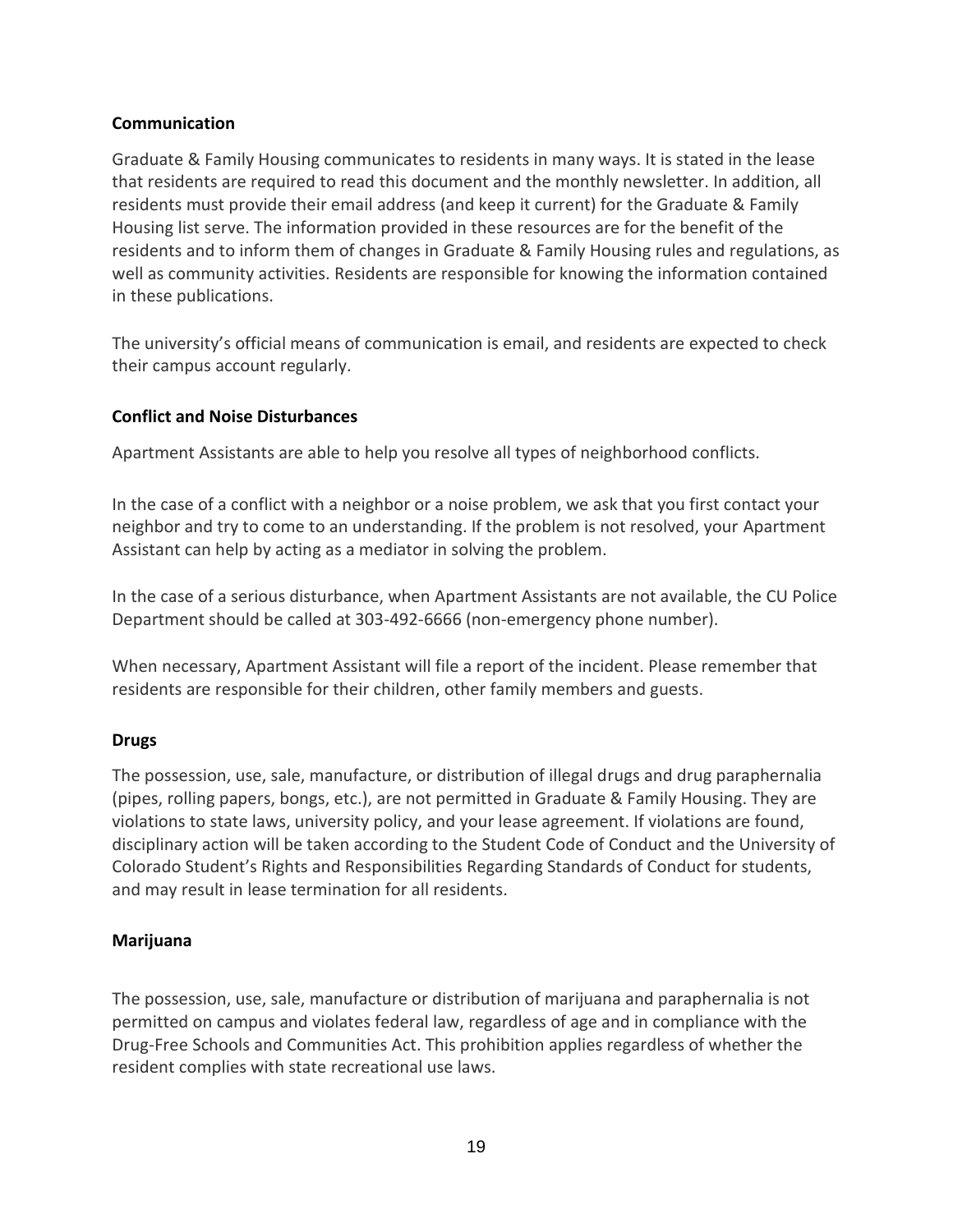#### **Medical Marijuana**

Possession of a Medical Marijuana Registry identification card, regardless of state issued, does not authorize a resident to possess, use or distribute marijuana in any on campus housing or CU Boulder property.

#### <span id="page-19-0"></span>**Entering Apartments**

In cases where a resident's safety is in question, or they pose a risk to themselves or the community, the Office of Student Affairs reserves the right to enter any apartment in Graduate and Family Housing with the confirmation and support of either the University of Colorado Police Department, or, in their absence, the Behavioral Intervention Team. The Graduate & Family Housing Office takes resident privacy seriously and relies on ample evidence and multiple attempts at communication by phone, email, and in person prior to making a decision to enter an apartment without resident authorization, unless emergency circumstances require entering the apartment.

# <span id="page-19-1"></span>**Internet/TV**

After you complete your move-in paperwork, you will go to Comcast to pick up your equipment. If you have issues with your Internet, please contact Comcast at 855-307-4896.

#### <span id="page-19-2"></span>**Furnished/Unfurnished Units**

If you live in a furnished apartment you will be responsible for all of the university-issued furniture. Any damaged or missing items will be deducted from your security deposit. We do not rent partially- furnished apartments. We will not change the status of your apartment from furnished to unfurnished (or vice versa). Graduate & Family Housing is unable to store furniture due to a lack of storage space.

#### <span id="page-19-3"></span>**Grills**

<span id="page-19-4"></span>NO charcoal or gas grills are allowed in any location.

#### **Mail and Packages**

Any parcels or packages sent to residents through the United States Post Office or any other carrier will be delivered to the resident's door. Apartment Assistants and the Graduate & Family Housing Office will not accept packages or mail for residents. Graduate & Family Housing is not responsible for lost or stolen items. It is recommended that residents utilize lockers in the community for deliveries.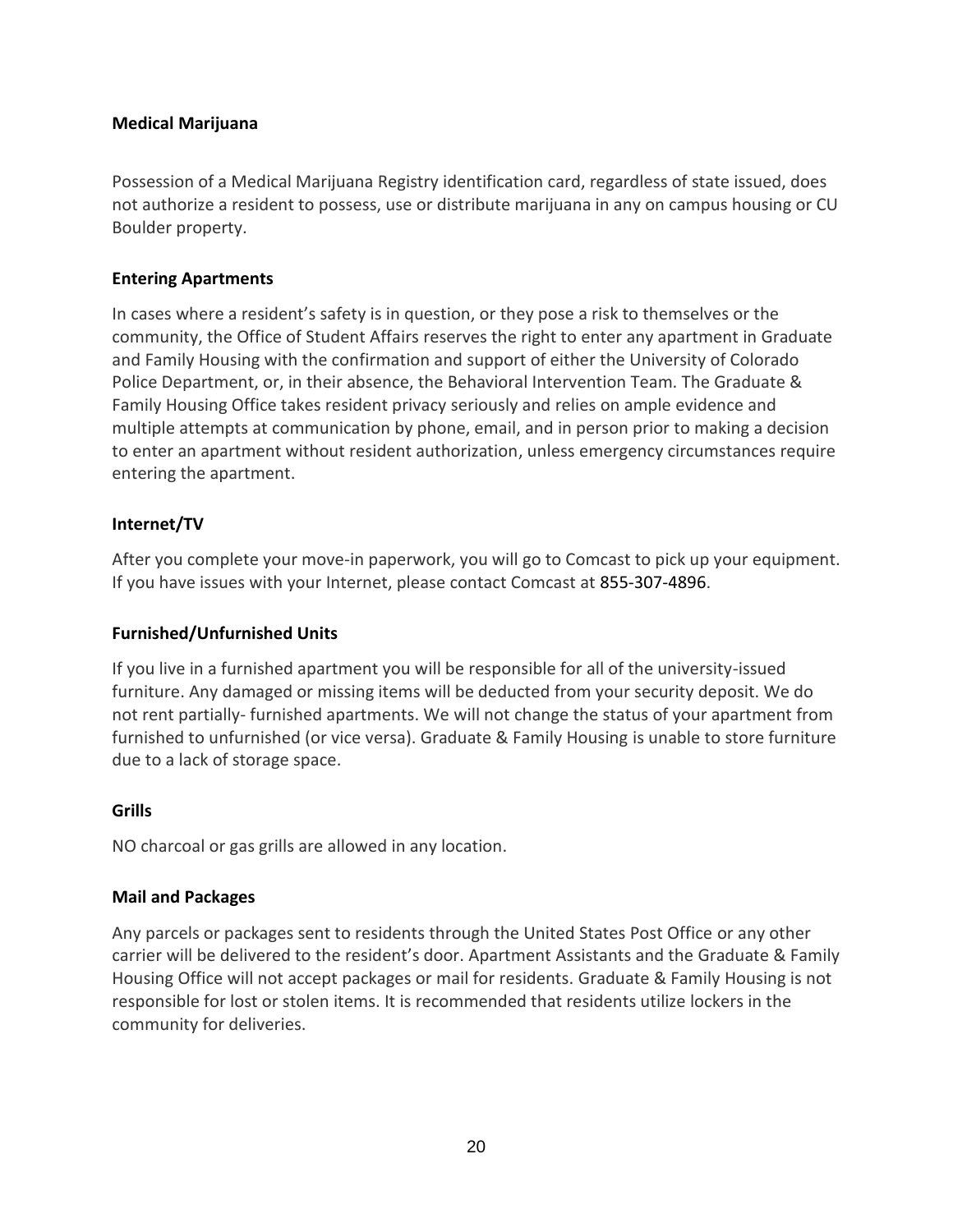#### <span id="page-20-0"></span>**Firearms and Weapons**

Firearms, explosives, ammunition, and dangerous weapons/materials are not permitted anywhere in Graduate & Family Housing. Colorado law defines a dangerous weapon as an instrument that is designed to, or likely to, produce bodily harm. Weapons may include, but are not limited to, BB guns, paint-pellet guns, starter pistols, blow-dart guns, slingshots, martial arts devices, bowie knives, daggers or similar knives (blades over 3 1/2" in length), or switch blades.

Residents who violate this policy are subject to severe disciplinary action, including lease termination.

#### <span id="page-20-1"></span>**Noise**

Residents are asked to observe the academic interests and close quarters of the community and not make or permit noise that is disruptive, frequent or severe. Be mindful of your own level of normal noise and accept your neighbor's normal level of noise as you adjust to your new environment. Any excessive noise that disturbs a neighbor is a violation of our noise policy. Please be considerate.

- Turn down the radio and television at night.
- Make sure to turn off your alarm clock before leaving for an extended period.
- Take off shoes/boots when walking on hard floors and place rugs on floors to absorb noise.
- Close windows.
- Keep stereos and televisions at reasonable levels.
- Have children play quietly indoors so that smaller children can nap.

# <span id="page-20-2"></span>**Quiet Hours**

- **Everyday**
	- $\circ$  1:00 pm-3:00 pm
	- o 9:00 pm-7:00 am
- 24-hour quiet hours are observed during finals

<span id="page-20-3"></span>*\*Groundskeeping and maintenance activity is exempt from quiet hours\**

# **Pets**

Except in the case of a documented disability accommodation, no pets or animals may be brought into Graduate & Family Housing. Exception: Fish are permitted in an aquarium not to exceed 30 gallons in volume. Amphibious creatures, reptiles (including lizards and snakes), or fish that may be potentially dangerous or harmful to humans, are not allowed. Pets are allowed in expansion units with some restriction. Call the office for details. Guests are also not allowed to bring pets into Graduate & Family Housing.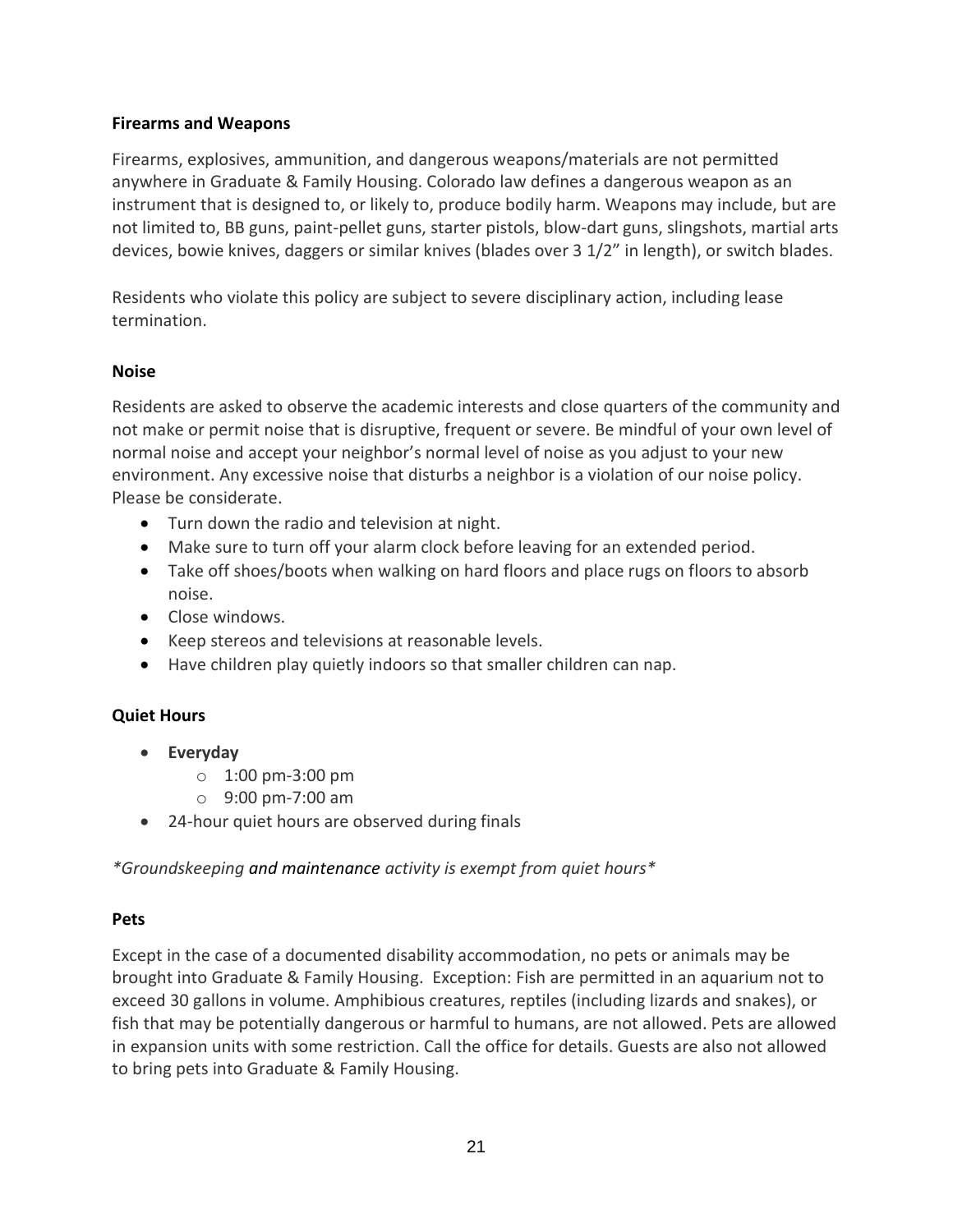#### <span id="page-21-0"></span>**Assistance Animals**

The Disability Services Office manages all accommodations that result in a pet policy exception at the University of Colorado. Graduate & Family Housing residents with a documented disability must contact Disability Services. Documentation and approval by Disability Services of the need for service/therapy animal is required to permit an animal in a Graduate & Family Housing apartment.

#### <span id="page-21-1"></span>**Rent Payment**

Rent is due on the first day of each month. If rent is paid after the ninth of the month a \$25 late fee will be added to your account. There are different ways you can pay rent:

- Bring a personal check, cashier/certified check or money order to the Graduate & Family Housing Office and put it in the drop box located in the office foyer. Credit, debit cards and cash are not accepted.
- Pay at the housing Cashier's Office in the Center for Community. Personal check, cashier/certified check or money order accepted. Credit, debit cards and cash are not accepted.
- If you are a student you can pay online through [MyCULiving](http://hdsapps.colorado.edu/) (have Identikey and password ready).

Please make checks payable to the University of Colorado.

Please make sure the name of the primary resident and the apartment number are on the check. **We are not able to accept post-dated checks.**

#### <span id="page-21-2"></span>**Renter's Insurance**

Graduate & Family Housing and CU Boulder are not responsible for any damage to personal items. Homeowners or renter's insurance is expected for anyone living on campus. Graduate & Family Housing does not reimburse or otherwise compensate residents for damage to belongings of any kind regardless of cause.

# <span id="page-21-3"></span>**Returned Checks**

Residents will be charged if their rent checks are returned from the bank unpaid. Immediate payment is required in the form of certified funds made payable to the University of Colorado for the original amount of the check plus a \$20.00 service charge assessed per Colorado State Statute (CRS 24-30-202).

# <span id="page-21-4"></span>**Subletting and Guests**

The resident shall not assign, share, or sublet all or any portion of the premises. Any assignment of this lease (in writing or in reality) or subletting of the premises will subject the resident to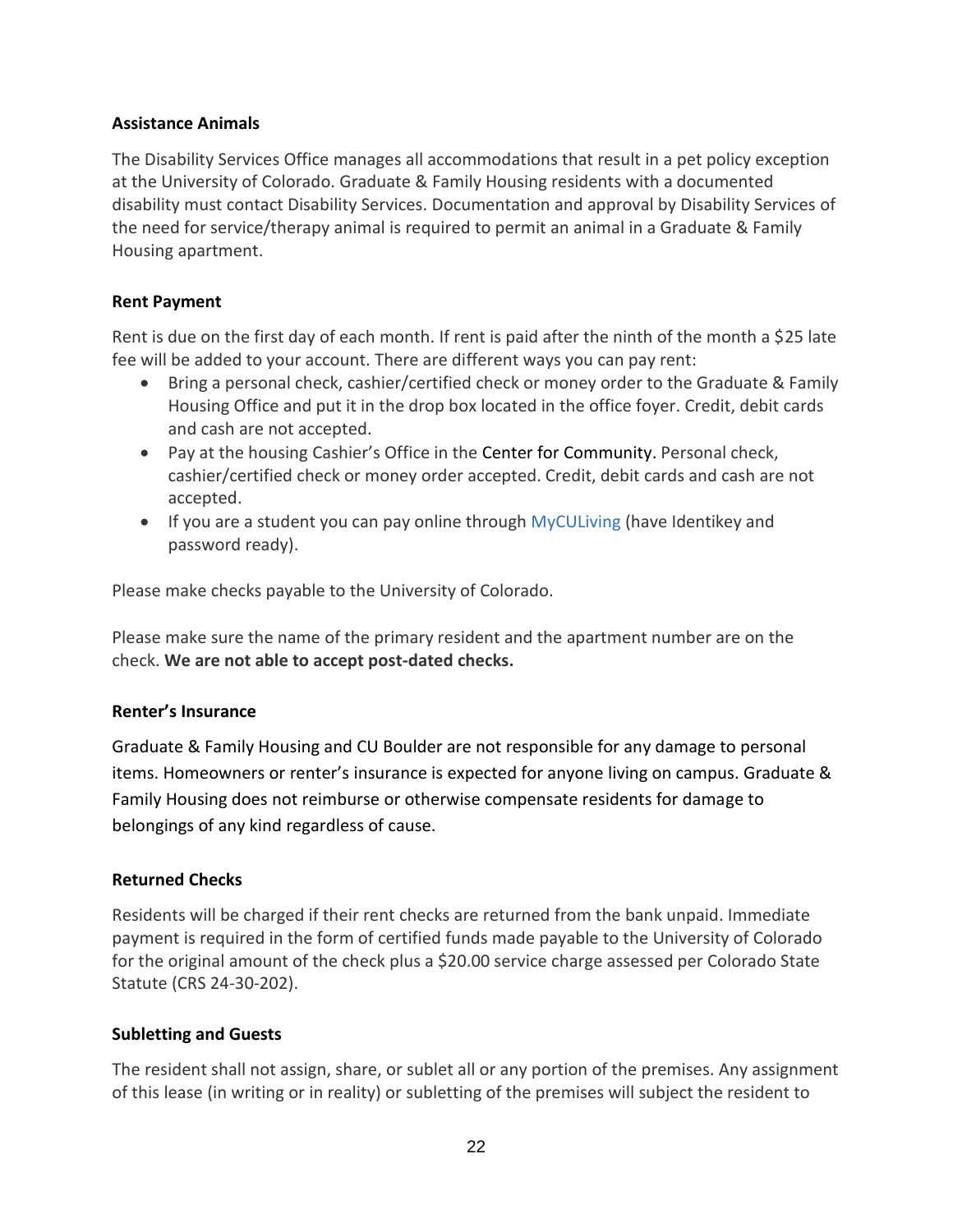termination of this lease. The names of all apartment occupants must be written on your lease,. Occupancy by someone not on the lease for an extended period (more than two weeks) or while an occupant is residing elsewhere will be considered a sublet. Guests are welcome to stay in your apartment for up to one week. Any guest staying for a longer period must have permission from the Graduate & Family Housing Office and inform their Apartment Assistant.

# <span id="page-22-0"></span>**Sanitary Conditions**

Residents are expected to maintain sanitary standards of cleanliness for the benefit of themselves and Graduate & Family Housing. Please keep your apartment clean enough to prevent insects, rodents, and other health concerns. Keep your trash covered while it is in the apartment and remove it directly to the dumpster when it is full or contains unsanitary materials. Do not place trash on patios, balconies, stairs or by front doors. Please clean up all spills immediately, do not allow dirty dishes to accumulate over an extended period of time and use general care regarding the cleanliness of the apartment. Unsanitary conditions are a violation of your lease and may result in termination.

# <span id="page-22-1"></span>**Smoking Policy**

The University of Colorado, including Graduate & Family Housing, is [a](http://www.colorado.edu/policies/smoking-policy) [smoke-free campus.](http://www.colorado.edu/policies/smoking-policy) This means that no one is allowed to smoke, including vaping and e-cigarettes, in any apartment, including guests. Also, smoking is not allowed in hallways, balconies, lobbies, building entrances, parking lots, playgrounds, or green spaces.

Residents who smoke on graduate and family housing property will receive a warning letter for their first violation. A resident who receives a second letter will be put on probation. If residents are sent a third letter, their lease will be terminated.

# <span id="page-22-2"></span>**Soliciting**

No university person shall solicit in the area without prior written permission from the Graduate & Family Housing Office. Requests from non-university groups or individuals should be directed to the Graduate & Family Housing Office for review. If you see or are visited by a solicitor/salesperson, please call your Apartment Assistant. If apartment assistants are unavailable, call CUPD at 303-492-6666.

# <span id="page-22-3"></span>**Violations**

All violations of the lease, Resident Handbook, Student Code of Conduct (regardless of student status), and state, local, and federal laws will be referred to the Office of Student Conduct and Conflict Resolution. Violations where a resident is found responsible or guilty, or where law enforcement is involved, may impact their student status or employment status at the University of Colorado, and may result in termination of their lease.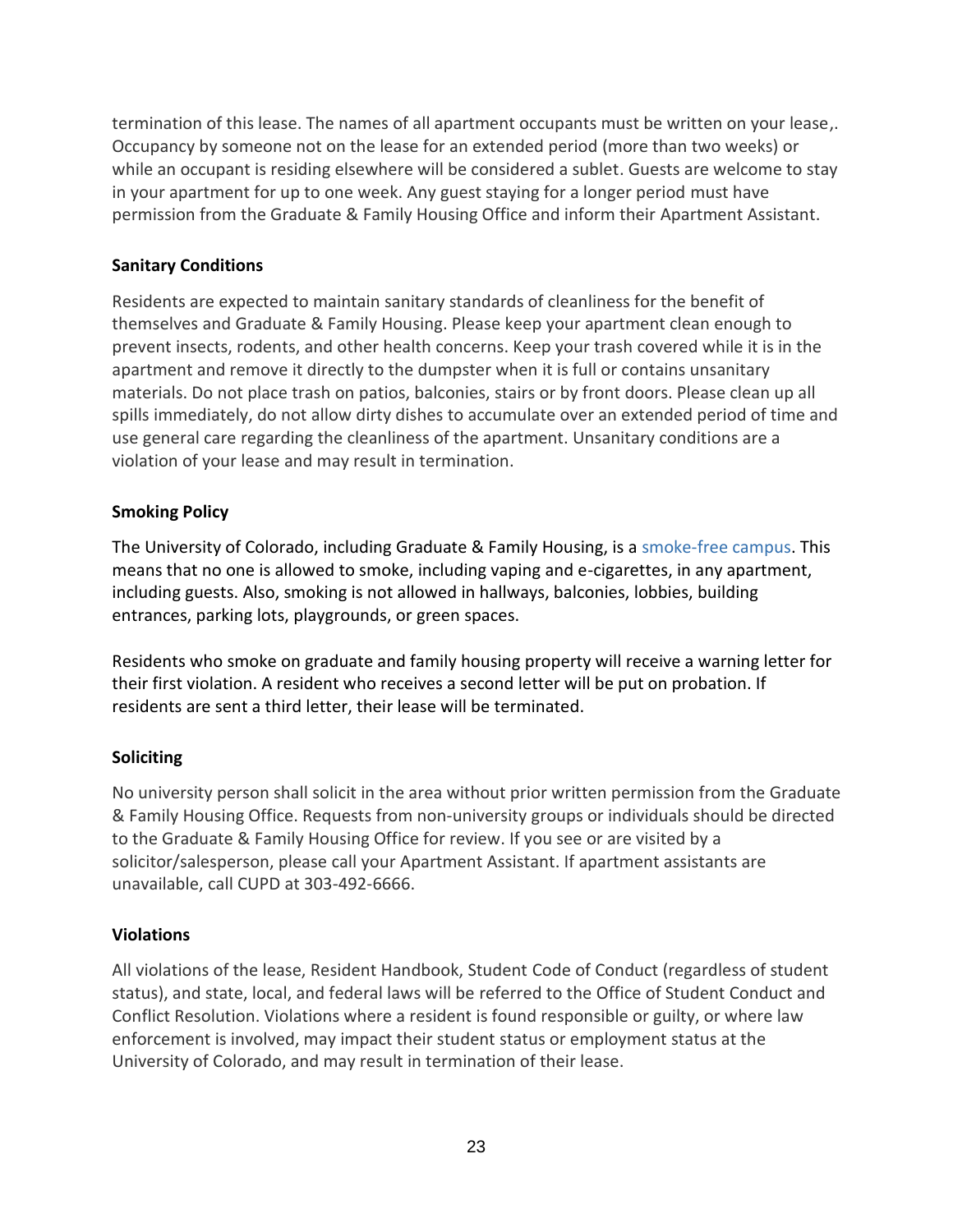# <span id="page-23-0"></span>**Waterbeds**

You are permitted to have a waterbed in your apartment. However, you are responsible for any damages that may occur.

# <span id="page-23-1"></span>**Safety**

#### <span id="page-23-2"></span>**Bi-Annual Safety Inspections**

To ensure the safety of the Graduate & Family Housing residents, Apartment Assistants perform a safety inspection for each apartment in their area twice a year. During this time, Apartment Assistants will enter each apartment and check the condition of smoke detectors and appliances. You are not required to be present for the inspection, and due to the large number of apartments that each Apartment Assistant is responsible for, individual appointments will not be scheduled. You will receive email notification before Apartment Assistants begin entering apartments.

# <span id="page-23-3"></span>**Security**

All graduate and family housing apartments have a high-security lock on the front door. Each lock has a deadbolt that is designed to prohibit duplication, except by the HDS lock shop. You are responsible for your keys at all times. Door safety chains are not permitted, and you will be charged a removal fee if you install one.

To maintain your home security, keep your photo ID separate from your apartment keys. Do not mark your keys with your apartment number or address. If you lose your keys, alert the Graduate & Family Housing Office. An emergency apartment lock change (at a cost of \$45 or more) can be processed and you will be issued a new set of keys. If you do not request the lock change after losing your keys, a lock change will be charged to your account when you vacate.

A locked door is only one line of security and perhaps the last barrier against break-ins. Community awareness and prevention are additional lines of security available to you. We have enjoyed very low crime rates, particularly in the area of burglaries. Please continue to help Graduate & Family Housing be a safe place to live.

- If you see someone/something suspicious, report the situation to CUPD at 911 or 303- 492-6666 immediately.
- Do not admit strangers into your apartment.
- Stay with your laundry while washing and drying your clothes.
- Do not leave toys, equipment, personal items, etc. on patios or landings—place them in your storage unit or apartment.
- Lock your bike to the racks provided or place them in your storage unit or apartment.
- Park your car in a well-lit area. Do not leave anything of value within view. Close all windows, lock all car doors, and lock all windows securely.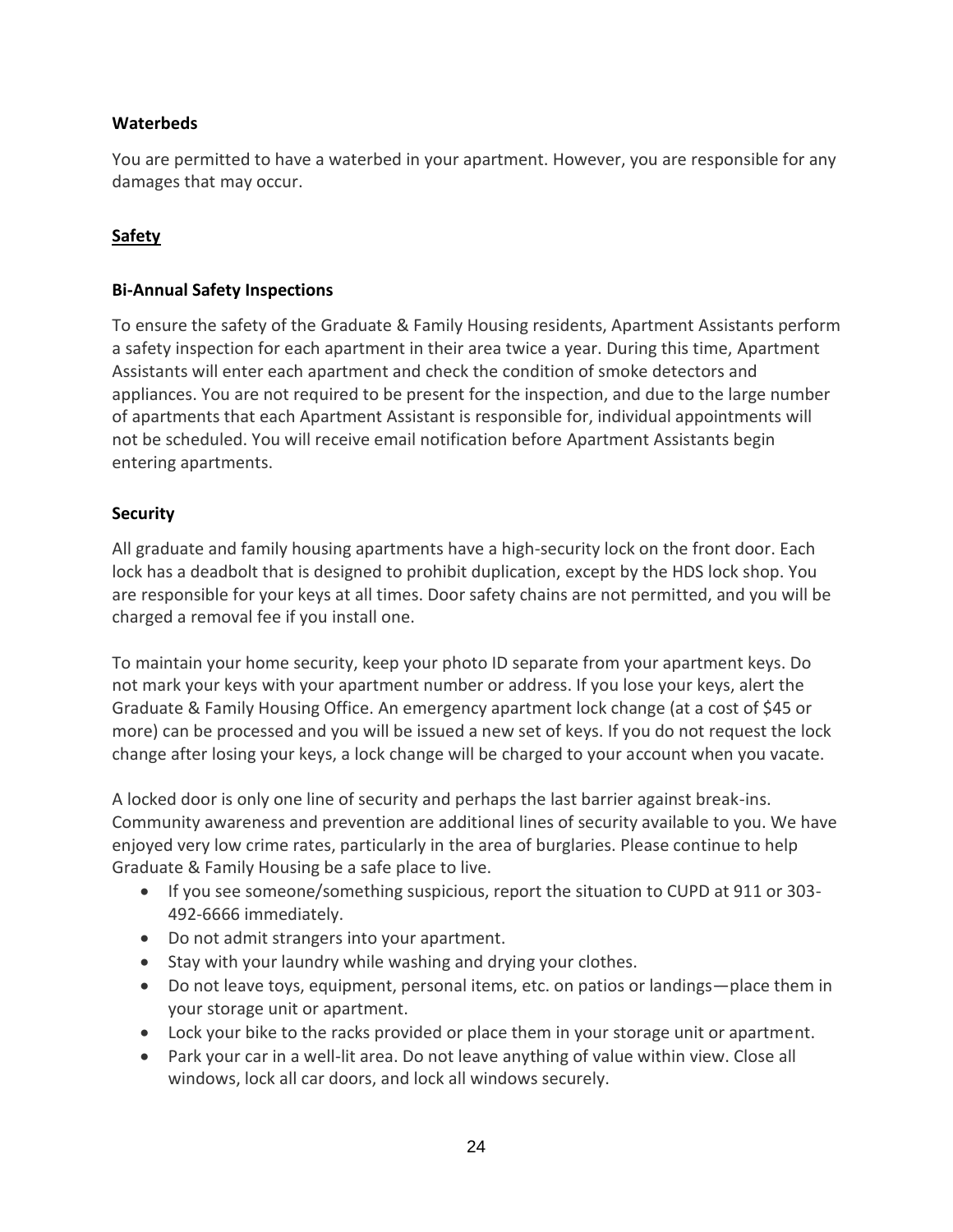- Notify your resident manager if you will be away from home for an extended period of time. Be sure to stop newspaper deliveries and inform the post office of the dates you will be away so that they can hold your mail.
- We expect that you purchase renter's insurance for all of your valuable personal belongings.

The university assumes no responsibility for personal property that is lost, stolen, or damaged due to your negligence. It is also not responsible for injuries caused by fire, smoke, water, wind, utility or equipment malfunction or any other uncontrollable circumstance.

# <span id="page-24-0"></span>**Fire Safety**

Motor vehicles, charcoal and gas/propane equipment (including propane tanks) are not permitted inside apartments, on decks, patios, common areas, entryways, or storage areas. Purposefully setting off the fire alarm or tampering with fire safety equipment is not allowed.

Because of the obvious fire hazard, highly flammable materials such as chemicals, gasoline, camping stove fuel, and charcoal starter are prohibited in Graduate & Family Housing apartments. Do not keep large quantities of newspapers, rags, or other trash in any room. Residents are responsible for any devices that may be flammable and their impact on apartments or the community. Also, do not block doors or exit pathways with large items, such as furniture. The use of padlocks and safety chains on doors is prohibited.

Fire is a danger to all residents and everyone must be aware of how to prevent damage and personal harm in case of a fire. Each apartment is equipped with smoke detectors. Your resident manager will check these annually. Disabling your smoke detector is a safety violation and could result in your lease being terminated.

Always turn the stove and oven off when not in use. Never leave burning candles or cooking food unattended.

Always use appropriate extension cords and do not overload outlets. Extension cords must not be laid under rugs, stapled to walls or hung over nails.

# <span id="page-24-1"></span>**Fire Sprinkler System**

To ensure proper and worry-free operation of your fire sprinkler system:

- Never hang anything from the sprinkler heads or from sprinkler system piping. Clothing and holiday decorations can cause the system to be ineffective and can lead to breakage and potential water damage.
- Never use a space heater in family housing; they are prohibited.
- Never place or store objects in the path of the sprinkler head spray pattern. This could cause sprinkler heads to be ineffective in the event of a fire. Picture frames, potted